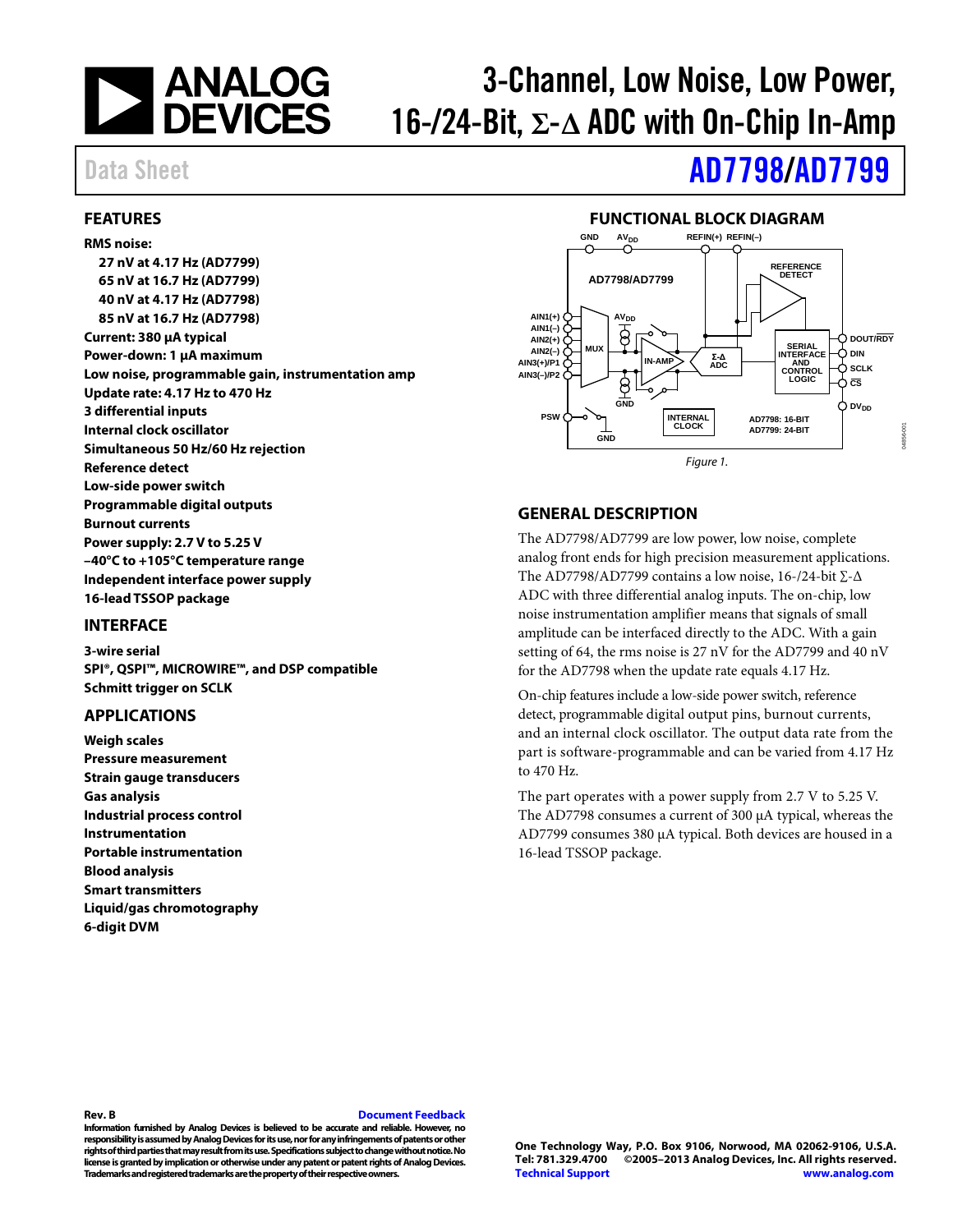# AD7798/AD7799

# **TABLE OF CONTENTS**

| Pin Configuration and Function Descriptions 9  |
|------------------------------------------------|
| Output Noise and Resolution Specifications  10 |
|                                                |
|                                                |
|                                                |
|                                                |
|                                                |
|                                                |
|                                                |
|                                                |
|                                                |
|                                                |

### <span id="page-1-0"></span>**REVISION HISTORY**

| $7/13$ -Rev. A to Rev. B |  |
|--------------------------|--|
|                          |  |
|                          |  |
|                          |  |
| $3/07$ —Rev. 0 to Rev. A |  |
|                          |  |
|                          |  |
|                          |  |
|                          |  |
|                          |  |
|                          |  |
|                          |  |

### 1/05-Revision 0: Initial Version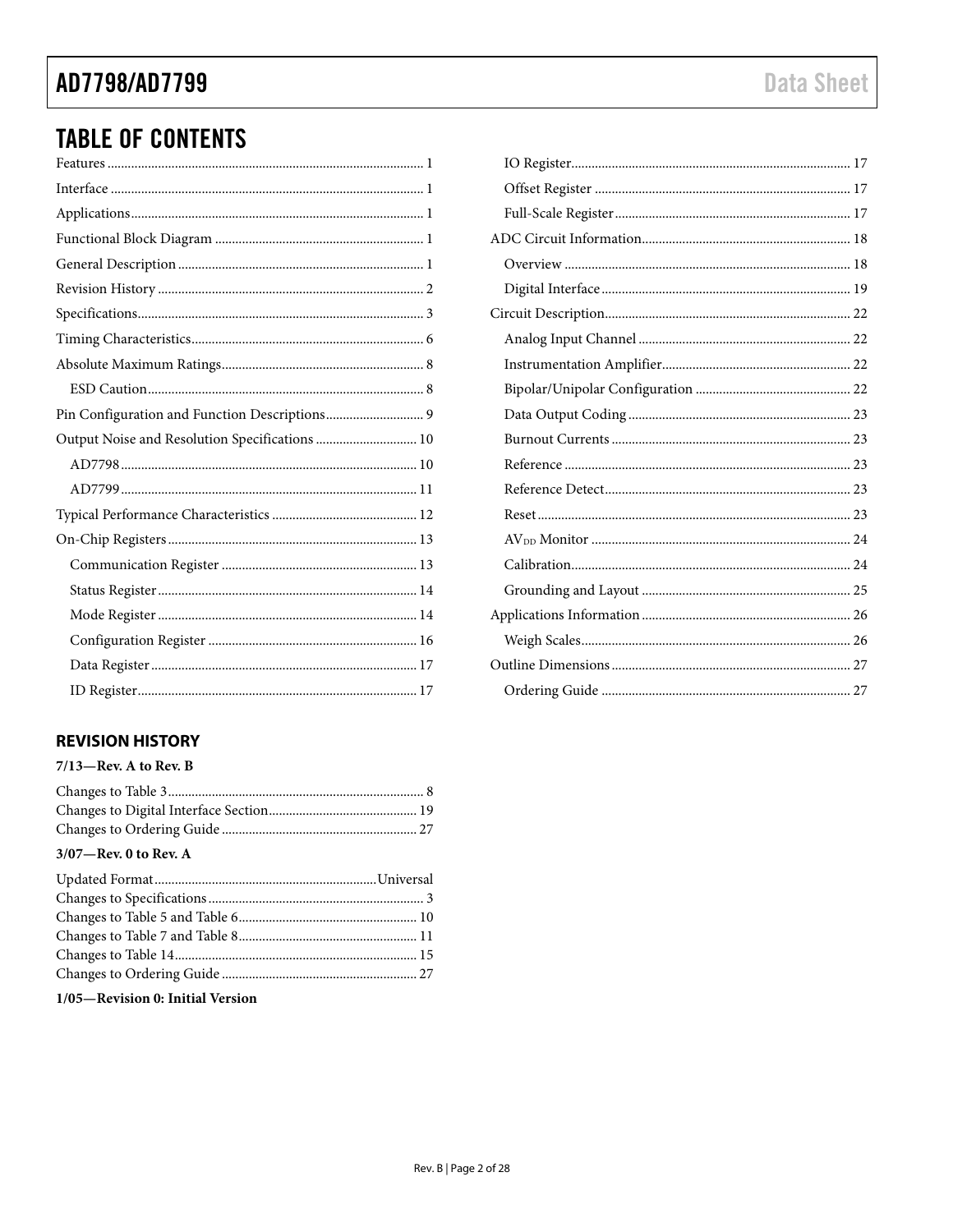# <span id="page-2-0"></span>**SPECIFICATIONS**

 $AV_{DD} = 2.7 V$  to 5.25 V;  $DV_{DD} = 2.7 V$  to 5.25 V;  $GND = 0 V$ ;  $REFIN(+) = AV_{DD}$ ;  $REFIN(-) = 0 V$ . All specifications  $T_{MIN}$  to  $T_{MAX}$ , unless otherwise noted.

#### **Table 1.**

<span id="page-2-1"></span>

| <b>Parameter</b>                                | AD7798B/AD7799B <sup>1</sup> | Unit            | <b>Test Conditions/Comments</b>                                                     |
|-------------------------------------------------|------------------------------|-----------------|-------------------------------------------------------------------------------------|
| <b>ADC CHANNEL</b>                              |                              |                 |                                                                                     |
| Output Update Rate                              | $4.17 - 470$                 | Hz nom          |                                                                                     |
| No Missing Codes <sup>2</sup>                   | 24                           | <b>Bits min</b> | AD7799: fADC < 242 Hz                                                               |
|                                                 | 16                           | <b>Bits min</b> | AD7798                                                                              |
| Resolution                                      |                              |                 | See Table 5 to Table 8                                                              |
| <b>Output Noise and Update Rates</b>            |                              |                 | See Table 5 to Table 8                                                              |
| <b>Integral Nonlinearity</b>                    | ±15                          | ppm of FSR max  |                                                                                     |
| Offset Error <sup>3</sup>                       | ±1                           | µV typ          |                                                                                     |
| Offset Error Drift vs. Temperature <sup>4</sup> | ±10                          | nV/°C typ       |                                                                                     |
| Full-Scale Error <sup>3, 5</sup>                | ±10                          | µV typ          |                                                                                     |
| Gain Drift vs. Temperature <sup>4</sup>         | ±1                           | ppm/°C typ      |                                                                                     |
| Power Supply Rejection                          | 100                          | dB min          | AIN = 1 V/gain, gain $\geq$ 4                                                       |
| <b>ANALOG INPUTS</b>                            |                              |                 |                                                                                     |
| Differential Input Voltage Ranges               | $\pm V_{REF}/$ gain          | V nom           | $V_{REF} = REFIN(+) - REFIN(-)$ , gain = 1 to 128                                   |
| Absolute AIN Voltage Limits <sup>2</sup>        |                              |                 |                                                                                     |
| <b>Unbuffered Mode</b>                          | $GND - 30$ mV                | V min           | $Gain = 1$ or 2                                                                     |
|                                                 | $AVDD + 30$ mV               | V max           |                                                                                     |
| <b>Buffered Mode</b>                            | $GND + 100$ mV               | V min           | $Gain = 1$ or 2                                                                     |
|                                                 | $AVDD - 100$ mV              | V max           |                                                                                     |
| In-Amp Active                                   | $GND + 300$ mV               | V min           | Gain = $4$ to 128                                                                   |
|                                                 | $AVDD - 1.1$                 | V max           |                                                                                     |
| Common-Mode Voltage, Vcм                        | 0.5                          | V min           | $V_{CM} = (AIN(+) + AIN(-))/2$ , gain = 4 to 128                                    |
| Analog Input Current                            |                              |                 |                                                                                     |
| Buffered Mode or In-Amp Active                  |                              |                 |                                                                                     |
| Average Input Current <sup>2</sup>              | ±1                           | nA max          | Gain = 1 or 2, update rate $<$ 100 Hz                                               |
|                                                 | ±250                         | pA max          | Gain = 4 to 128, update rate < 100 Hz                                               |
|                                                 | ±1                           | nA max          | $AlN3(+)/AlN3(-)$ , update rate < 100 Hz                                            |
| Average Input Current Drift                     | ±2                           | pA/°C typ       |                                                                                     |
| <b>Unbuffered Mode</b>                          |                              |                 | $Gain = 1$ or 2                                                                     |
| Average Input Current                           | ±400                         | nA/V typ        | Input current varies with input voltage                                             |
| Average Input Current Drift                     | ±50                          | pA/V/°C typ     |                                                                                     |
| Normal Mode Rejection <sup>2</sup>              |                              |                 |                                                                                     |
| @ 50 Hz, 60 Hz                                  | 65                           | dB min          | 80 dB typ, $50 \pm 1$ Hz, $60 \pm 1$ Hz (FS[3:0] = 1010) <sup>6</sup>               |
| @ 50 Hz                                         | 80                           | dB min          | 90 dB typ, $50 \pm 1$ Hz (FS[3:0] = 1001) <sup>6</sup>                              |
| @ 60 Hz                                         | 90                           | dB min          | 100 dB typ, $60 \pm 1$ Hz (FS[3:0] = 1000) <sup>6</sup>                             |
| Common-Mode Rejection                           |                              |                 |                                                                                     |
| @ DC                                            | 100                          | dB min          | AIN = 1 V/gain, gain $\geq 4$                                                       |
| @ 50 Hz, 60 Hz <sup>2</sup>                     | 100                          | dB min          | $50 \pm 1$ Hz, $60 \pm 1$ Hz (FS[3:0] = 1010) <sup>6</sup>                          |
| @ 50 Hz, 60 Hz <sup>2</sup>                     | 100                          | dB min          | $50 \pm 1$ Hz (FS[3:0] = 1001 <sup>6</sup> ), 60 $\pm$ 1 Hz<br>$(FS[3:0] = 1000^6)$ |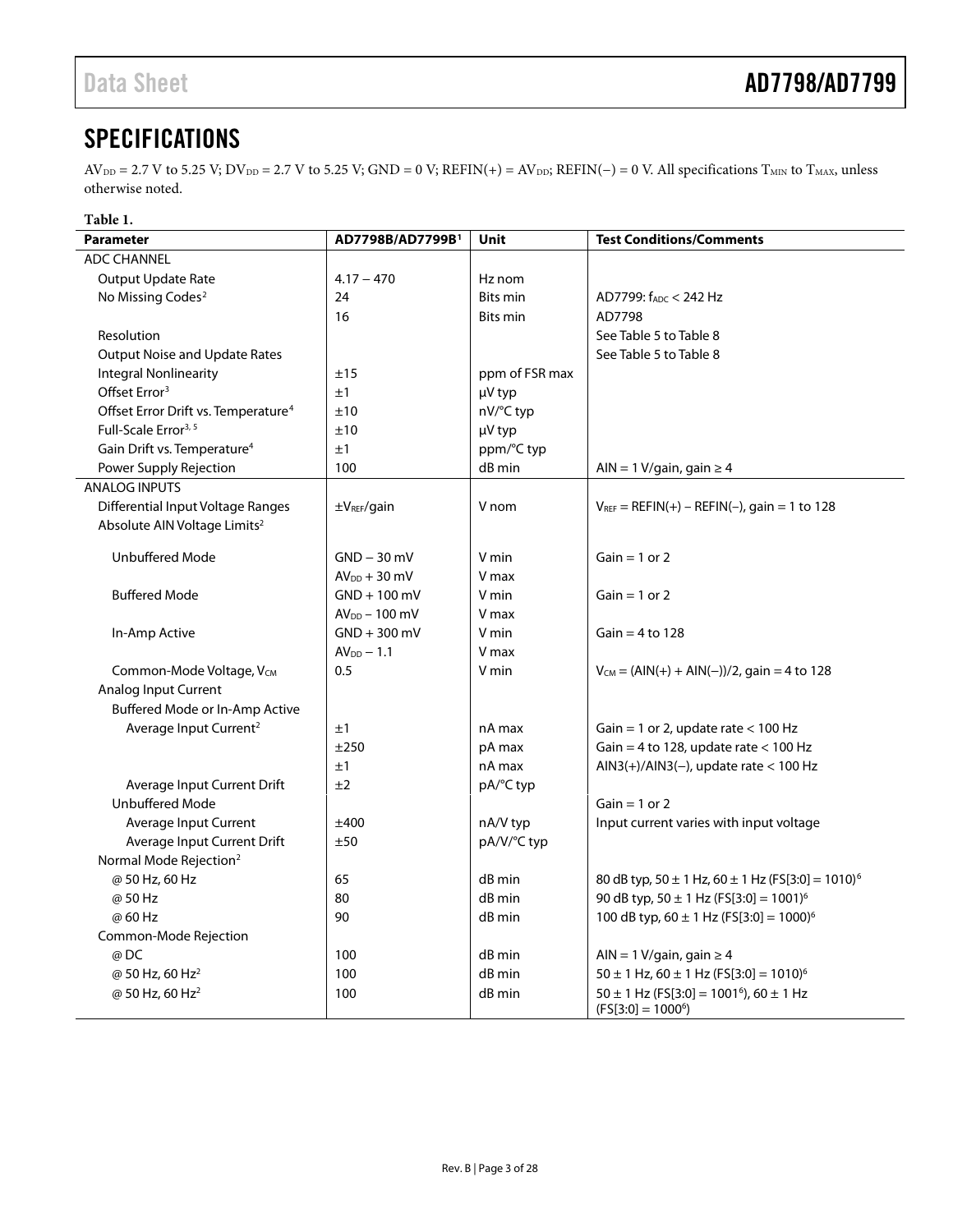# AD7798/AD7799 Data Sheet

| <b>Parameter</b>                                              | AD7798B/AD7799B <sup>1</sup> | Unit         | <b>Test Conditions/Comments</b>                                                                                    |
|---------------------------------------------------------------|------------------------------|--------------|--------------------------------------------------------------------------------------------------------------------|
| <b>REFERENCE</b>                                              |                              |              |                                                                                                                    |
| <b>External REFIN Voltage</b>                                 | 2.5                          | V nom        | $REFIN = REFIN(+) - REFIN(-)$                                                                                      |
| Reference Voltage Range <sup>2</sup>                          | 0.1                          | V min        |                                                                                                                    |
|                                                               | AV <sub>DD</sub>             | V max        | When $V_{REF} = AV_{DD}$ , the differential input must be<br>limited to (0.9 x VREF/gain) if the in-amp is active. |
| Absolute REFIN Voltage Limits <sup>2</sup>                    | $GND - 30$ mV                | V min        |                                                                                                                    |
|                                                               | $AV_{DD} + 30$ mV            | V max        |                                                                                                                    |
| Average Reference Input Current                               | 400                          | nA/V typ     |                                                                                                                    |
| Average Reference Input Current Drift                         | ±0.03                        | nA/V/°C typ  |                                                                                                                    |
| Normal Mode Rejection                                         | Same as for analog<br>inputs |              |                                                                                                                    |
| Common-Mode Rejection                                         | 100                          | dB typ       |                                                                                                                    |
| <b>Reference Detect Levels</b>                                | 0.3                          | V min        |                                                                                                                    |
|                                                               | 0.65                         | V max        | NOXREF bit active if VREF < 0.3 V                                                                                  |
| LOW-SIDE POWER SWITCH                                         |                              |              |                                                                                                                    |
| R <sub>ON</sub>                                               | 7                            | $\Omega$ max | $AVDD = 5 V$                                                                                                       |
|                                                               | 9                            | $\Omega$ max | $AVDD = 3V$                                                                                                        |
| Allowable Current <sup>2</sup>                                | 30                           | mA max       | Continuous current                                                                                                 |
| DIGITAL OUTPUTS (P1 and P2)                                   |                              |              |                                                                                                                    |
| Output High Voltage, V <sub>OH<sup>2</sup></sub>              | $AV_{DD} - 0.6$              | V min        | $AV_{DD} = 3 V$ , Isource = 100 µA                                                                                 |
| Output Low Voltage, V <sub>oL</sub> <sup>2</sup>              | 0.4                          | V max        | $AV_{DD} = 3 V$ , $I_{SINK} = 100 \mu A$                                                                           |
| Output High Voltage, VoH2                                     | 4                            | V min        | $AV_{DD} = 5 V$ , Isource = 200 µA                                                                                 |
| Output Low Voltage, V <sub>oL</sub> <sup>2</sup>              | 0.4                          | V max        | $AV_{DD} = 5 V$ , $I_{SINK} = 800 \mu A$                                                                           |
| <b>INTERNAL CLOCK</b>                                         |                              |              |                                                                                                                    |
| Frequency <sup>2</sup>                                        | $64 \pm 3\%$                 | kHz min/max  |                                                                                                                    |
| <b>LOGIC INPUTS</b><br>$\overline{CS}^2$                      |                              |              |                                                                                                                    |
|                                                               |                              |              |                                                                                                                    |
| Input Low Voltage, VINL                                       | 0.8                          | V max        | $DV_{DD} = 5V$                                                                                                     |
|                                                               | 0.4                          | V max        | $DV_{DD} = 3V$                                                                                                     |
| Input High Voltage, VINH                                      | 2.0                          | V min        | $DV_{DD} = 3 V$ or $5 V$                                                                                           |
| <b>SCLK and DIN</b><br>(Schmitt-Triggered Input) <sup>2</sup> |                              |              |                                                                                                                    |
| $V_T(+)$                                                      | 1.4/2                        | V min/max    | $DV_{DD} = 5V$                                                                                                     |
| $V_T(-)$                                                      | 0.8/1.7                      | V min/max    | $DV_{DD} = 5V$                                                                                                     |
| $V_T(+) - V_T(-)$                                             | 0.1/0.17                     | V min/max    | $DV_{DD} = 5V$                                                                                                     |
| $V_T(+)$                                                      | 0.9/2                        | V min/max    | $DV_{DD} = 3V$                                                                                                     |
| $V_T(-)$                                                      | 0.4/1.35                     | V min/max    | $DV_{DD} = 3V$                                                                                                     |
| $V_T(+) - V_T(-)$                                             | 0.06/0.13                    | V min/max    | $DV_{DD} = 3V$                                                                                                     |
| <b>Input Currents</b>                                         | ±10                          | µA max       | $V_{IN} = DV_{DD}$ or GND                                                                                          |
| Input Capacitance                                             | 10                           | pF typ       | All digital inputs                                                                                                 |
| LOGIC OUTPUTS                                                 |                              |              |                                                                                                                    |
| Output High Voltage, V <sub>OH</sub> <sup>2</sup>             | $DV_{DD} - 0.6$              | V min        | $DV_{DD} = 3 V$ , $I_{SOURCE} = 100 \mu A$                                                                         |
| Output Low Voltage, VoL <sup>2</sup>                          | 0.4                          | V max        | $DV_{DD} = 3 V$ , $I_{SINK} = 100 \mu A$                                                                           |
| Output High Voltage, VoH2                                     | 4                            | V min        | $DV_{DD} = 5 V$ , Isource = 200 µA                                                                                 |
| Output Low Voltage, VoL <sup>2</sup>                          | 0.4                          | V max        | $DV_{DD} = 5 V$ , $I_{SINK} = 1.6 mA$                                                                              |
| Floating-State Leakage Current                                | ±10                          | µA max       |                                                                                                                    |
| Floating-State Output Capacitance                             | 10                           | pF typ       |                                                                                                                    |
| Data Output Coding                                            | Offset binary                |              |                                                                                                                    |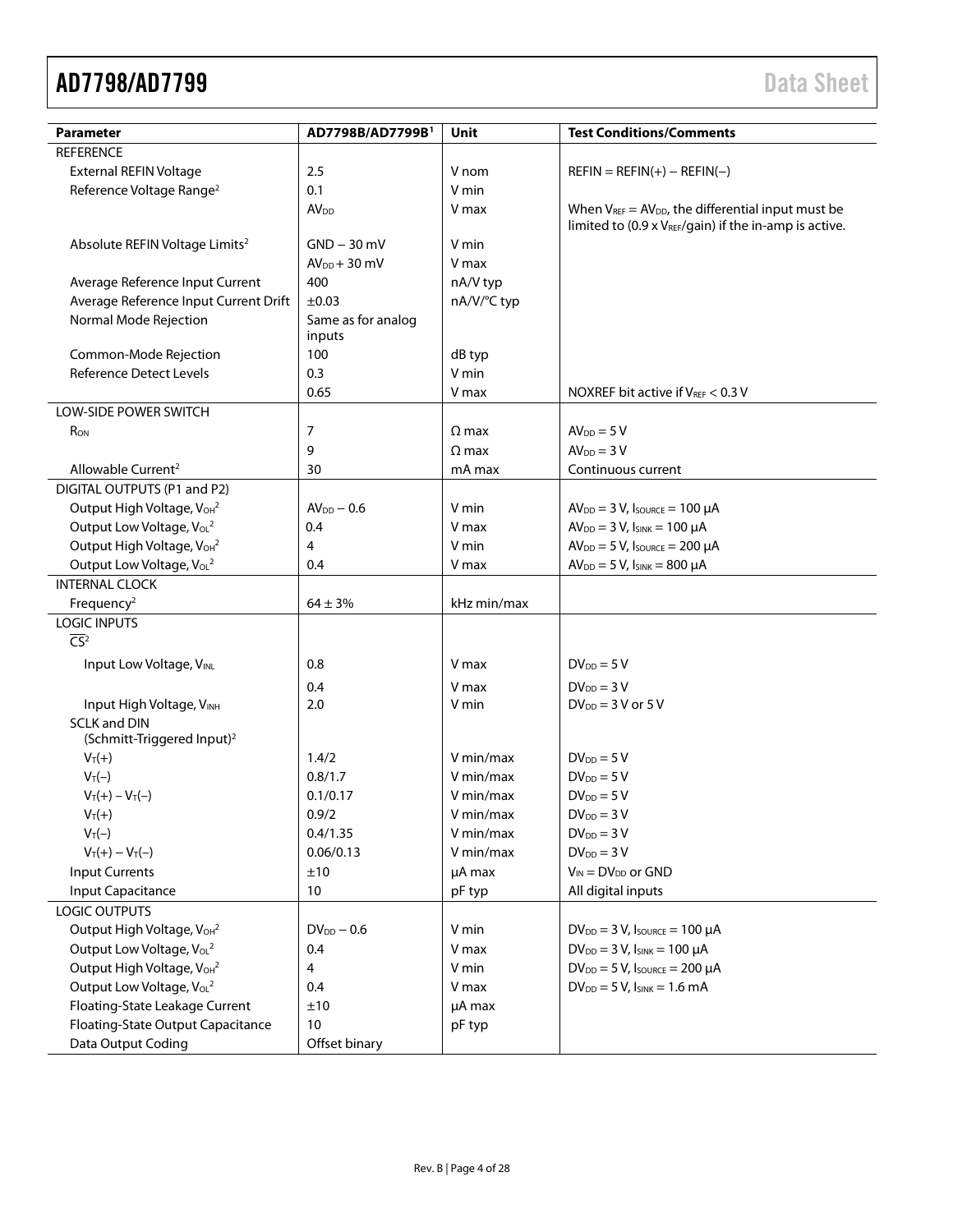# <span id="page-4-0"></span>Data Sheet **AD7798/AD7799**

| <b>Parameter</b>                    | AD7798B/AD7799B <sup>1</sup> | Unit      | <b>Test Conditions/Comments</b>                                                                                                                                 |
|-------------------------------------|------------------------------|-----------|-----------------------------------------------------------------------------------------------------------------------------------------------------------------|
| SYSTEM CALIBRATION <sup>2</sup>     |                              |           |                                                                                                                                                                 |
| <b>Full-Scale Calibration Limit</b> | $1.05 \times FS$             | V max     | $FS = Full-scale$ analog input. When $V_{REF} = AV_{DD}$ , the<br>differential input must be limited to $(0.9 \times V_{REF}/gain)$<br>if the in-amp is active. |
| Zero-Scale Calibration Limit        | $-1.05 \times FS$            | V min     |                                                                                                                                                                 |
| Input Span                          | $0.8 \times F5$              | V min     |                                                                                                                                                                 |
|                                     | $2.1 \times F5$              | V max     |                                                                                                                                                                 |
| POWER REQUIREMENTS <sup>7</sup>     |                              |           |                                                                                                                                                                 |
| Power Supply Voltage                |                              |           |                                                                                                                                                                 |
| $AVDD - GND$                        | 2.7/5.25                     | V min/max |                                                                                                                                                                 |
| $DV_{DD}$ – GND                     | 2.7/5.25                     | V min/max |                                                                                                                                                                 |
| Power Supply Currents               |                              |           |                                                                                                                                                                 |
| I <sub>DD</sub> Current             | 140                          | µA max    | Unbuffered mode, 110 $\mu$ A typ @ AV <sub>DD</sub> = 3 V,<br>125 µA typ @ $AV_{DD} = 5 V$                                                                      |
|                                     | 180                          | µA max    | Buffered mode, gain = 1 or 2, 130 $\mu$ A typ @ AV <sub>DD</sub> = 3 V,<br>165 µA typ @ $AV_{DD} = 5V$                                                          |
|                                     | 400                          | µA max    | AD7798: gain = 4 to 128, 300 $\mu$ A typ @ AV <sub>DD</sub> = 3 V,<br>350 µA typ @ $AV_{DD} = 5V$                                                               |
|                                     | 500                          | µA max    | AD7799: gain = 4 to 128, 380 $\mu$ A typ @ AV <sub>DD</sub> = 3 V,<br>440 μA typ @ AV <sub>DD</sub> = 5 V                                                       |
| I <sub>DD</sub> (Power-Down Mode)   |                              | µA max    |                                                                                                                                                                 |

<sup>1</sup> Temperature range is –40°C to +105°C. At the 19.6 Hz and 39.2 Hz update rates, the INL, power supply rejection (PSR), common-mode rejection (CMR), and normal mode rejection (NMR) do not meet the data sheet specification if the voltage on the AIN(+) or AIN(−) pins exceeds AV<sub>DD</sub> − 1.6 V typically. When this voltage is exceeded, the INL, for example, is reduced to 18 ppm of FS typically and the PSR is reduced to 69 dB typically. Therefore, for guaranteed performance at these update rates, the absolute voltage on the analog input pins needs to be below  $AV_{DD} - 1.6 V$ .

2 Specification is not production tested, but is supported by characterization data at initial product release.<br><sup>3</sup> Following a calibration, this error is in the order of the noise for the programmed gain and update rate s <sup>3</sup> Following a calibration, this error is in the order of the noise for the programmed gain and update rate selected.<br><sup>4</sup> Recalibration at any temperature removes these errors.

 $^5$  Full-scale error applies to both positive and negative full-scale and applies at the factory calibration conditions (AV $_{\rm DD}$  = 4 V, gain = 1, T $_{\rm A}$  = 25°C).

<sup>6</sup> FS[3:0] are the four bits used in the mode register to select the output word rate.

 $<sup>7</sup>$  Digital inputs equal to DV<sub>DD</sub> or GND.</sup>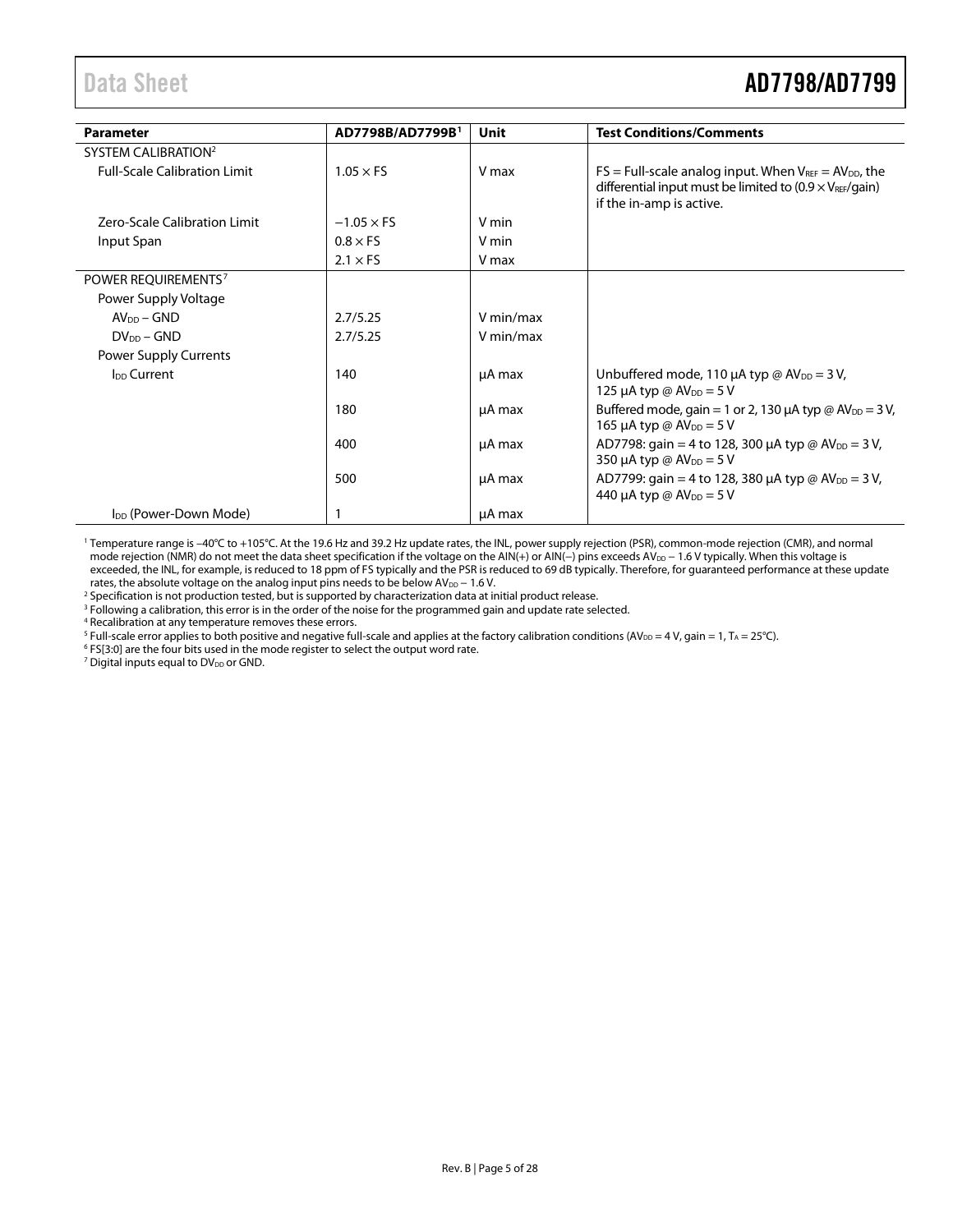## <span id="page-5-0"></span>TIMING CHARACTERISTICS

 $AV_{DD} = 2.7 V$  to 5.25 V,  $DV_{DD} = 2.7 V$  to 5.25 V,  $GND = 0 V$ , Input Logic 0 = 0 V, Input Logic 1 =  $DV_{DD}$ , unless otherwise noted.

| וחו |  |
|-----|--|
|     |  |

| Parameter <sup>1, 2</sup>   | Limit at $T_{MIN}$ , $T_{MAX}$ (B Version) | Unit   | <b>Conditions/Comments</b>                                  |
|-----------------------------|--------------------------------------------|--------|-------------------------------------------------------------|
| $t_3$                       | 100                                        | ns min | SCLK high pulse width                                       |
| t <sub>4</sub>              | 100                                        | ns min | SCLK low pulse width                                        |
| Read Operation              |                                            |        |                                                             |
| t <sub>1</sub>              | 0                                          | ns min | CS falling edge to DOUT/RDY active time                     |
|                             | 60                                         | ns max | $DV_{DD} = 4.75 V$ to 5.25 V                                |
|                             | 80                                         | ns max | $DV_{DD} = 2.7 V$ to 3.6 V                                  |
| t <sub>2</sub> <sup>3</sup> | 0                                          | ns min | SCLK active edge to data valid delay <sup>4</sup>           |
|                             | 60                                         | ns max | $DV_{DD} = 4.75 V$ to 5.25 V                                |
|                             | 80                                         | ns max | $DV_{DD} = 2.7 V$ to 3.6 V                                  |
| $t_5$ <sup>5, 6</sup>       | 10                                         | ns min | Bus relinquish time after CS inactive edge                  |
|                             | 80                                         | ns max |                                                             |
| t <sub>6</sub>              | 0                                          | ns min | SCLK inactive edge to $\overline{CS}$ inactive edge         |
| t <sub>7</sub>              | 10                                         | ns min | SCLK inactive edge to DOUT/RDY high                         |
| <b>Write Operation</b>      |                                            |        |                                                             |
| t <sub>8</sub>              | 0                                          | ns min | CS falling edge to SCLK active edge setup time <sup>4</sup> |
| t9                          | 30                                         | ns min | Data valid to SCLK edge setup time                          |
| $t_{10}$                    | 25                                         | ns min | Data valid to SCLK edge hold time                           |
| $t_{11}$                    | $\mathbf{0}$                               | ns min | CS rising edge to SCLK edge hold time                       |

<sup>1</sup> Sample tested during initial release to ensure compliance. All input signals are specified with t<sub>R</sub> = t<sub>F</sub> = 5 ns (10% to 90% of DV<sub>DD</sub>) and timed from a voltage level of 1.6 V. <sup>2</sup> Se[e Figure 3](#page-6-0) an[d Figure 4.](#page-6-1)

 $3$  These times are measured with the load circuit o[f Figure 2](#page-5-2) and defined as the time required for the output to cross the V<sub>OL</sub> or V<sub>OH</sub> limits.

<sup>4</sup> SCLK active edge is the falling edge of SCLK.

<span id="page-5-1"></span><sup>5</sup> These times are derived from the measured time taken by the data output to change 0.5 V when loaded with the circuit o[f Figure 2.](#page-5-2) The measured time is then extrapolated back to remove the effects of charging or discharging the 50 pF capacitor. This means that the times quoted in the timing characteristics are the true bus relinquish times of the part and, as such, are independent of external bus loading capacitances.

<span id="page-5-2"></span> $6$  RDY returns high after a read of the ADC. In single-conversion mode and continuous-conversion mode, data can be reread, if required, while RDY is high, but care should be taken to ensure that subsequent reads do not occur close to the next output update. In continuous read mode, the digital word can be read only once.



*Figure 2. Load Circuit for Timing Characterization*

04856-002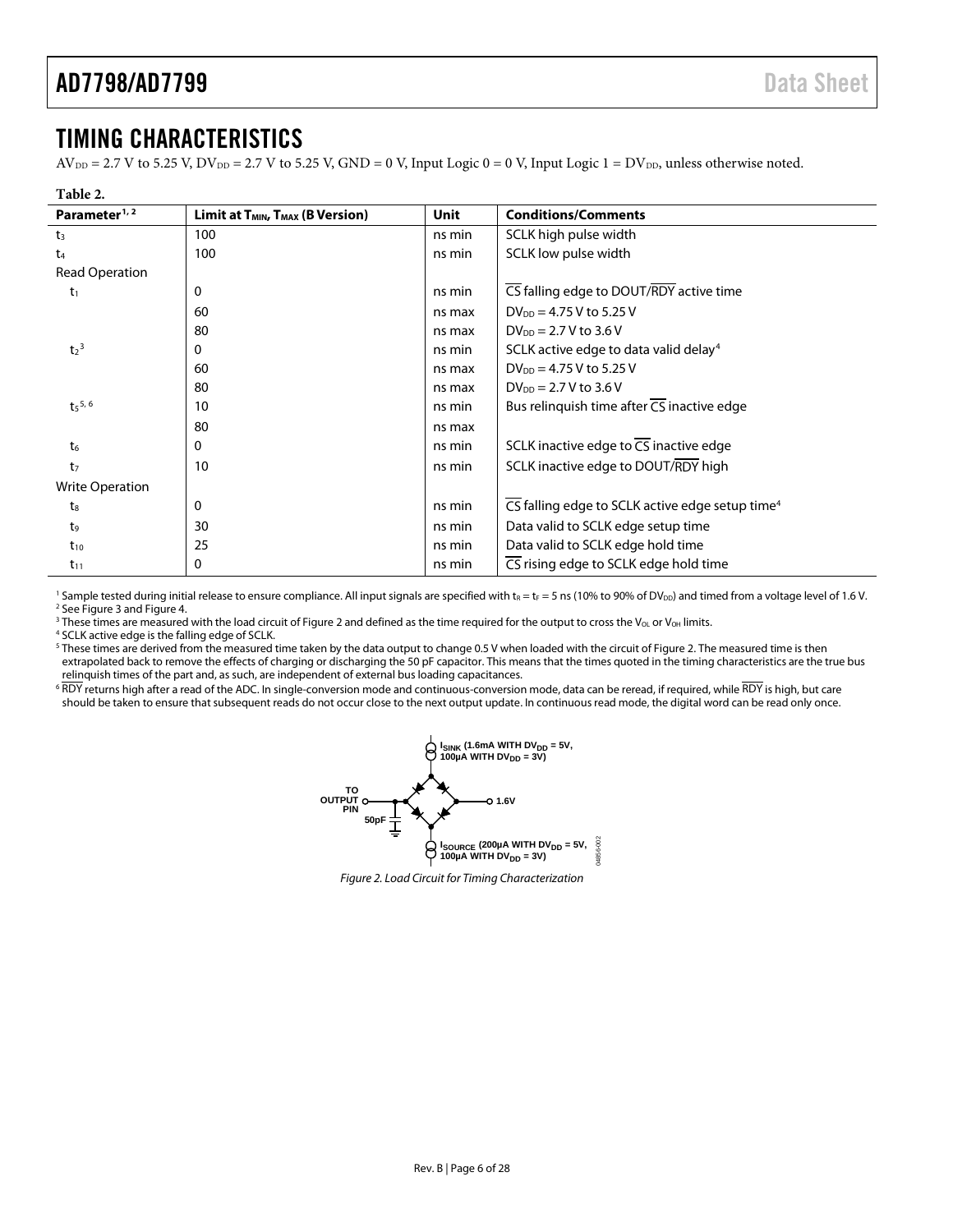<span id="page-6-1"></span><span id="page-6-0"></span>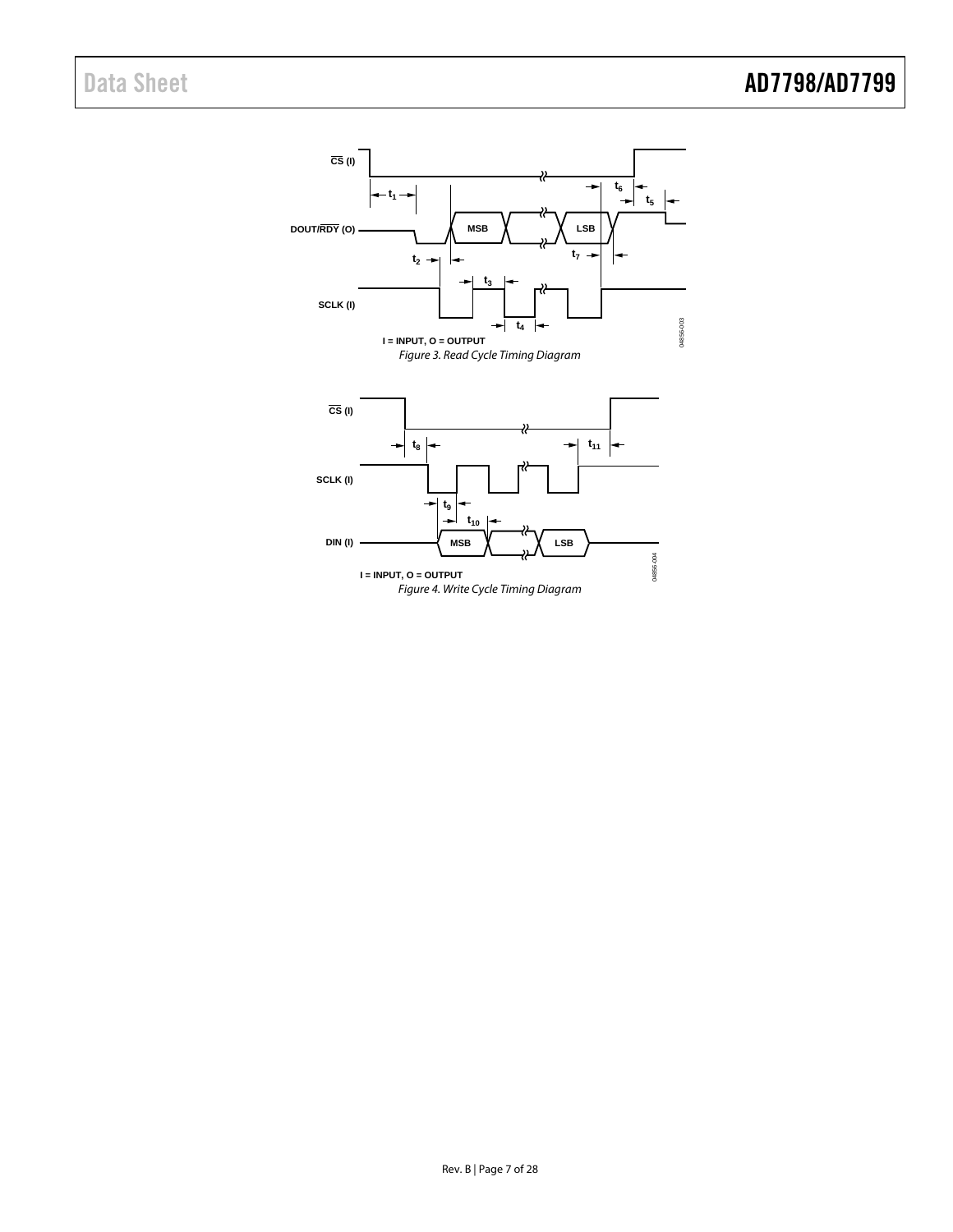## <span id="page-7-0"></span>ABSOLUTE MAXIMUM RATINGS

 $T_A = 25$ °C, unless otherwise noted.

#### **Table 3.**

| <b>Parameter</b>                       | Rating                               |
|----------------------------------------|--------------------------------------|
| AV <sub>nn</sub> to GND                | $-0.3$ V to $+7$ V                   |
| DV <sub>DD</sub> to GND                | $-0.3$ V to $+7$ V                   |
| Analog Input Voltage to GND            | $-0.3$ V to AV <sub>DD</sub> + 0.3 V |
| Reference Input Voltage to GND         | $-0.3$ V to AV <sub>DD</sub> + 0.3 V |
| Digital Input Voltage to GND           | $-0.3$ V to DV <sub>DD</sub> + 0.3 V |
| Digital Output Voltage to GND          | $-0.3$ V to DV <sub>DD</sub> + 0.3 V |
| AIN/Digital Input Current              | 10 mA                                |
| Operating Temperature Range            | $-40^{\circ}$ C to $+105^{\circ}$ C  |
| Storage Temperature Range              | $-65^{\circ}$ C to $+150^{\circ}$ C  |
| Maximum Junction Temperature           | $150^{\circ}$ C                      |
| <b>TSSOP</b>                           |                                      |
| $\theta_{IA}$ Thermal Impedance        | $128^{\circ}$ C/W                    |
| $\theta_{\text{JC}}$ Thermal Impedance | $14^{\circ}$ C/W                     |
| Lead Temperature, Soldering            |                                      |
| Reflow                                 | 260°C                                |

Stresses above those listed under Absolute Maximum Ratings may cause permanent damage to the device. This is a stress rating only; functional operation of the device at these or any other conditions above those listed in the operational sections of this specification is not implied. Exposure to absolute maximum rating conditions for extended periods may affect device reliability.

#### <span id="page-7-1"></span>**ESD CAUTION**



ESD (electrostatic discharge) sensitive device. Charged devices and circuit boards can discharge<br>without detection. Although this product features patented or proprietary protection circuitry, damage may occur on devices subjected to high energy ESD. Therefore, proper ESD precautions should be taken to avoid performance degradation or loss of functionality.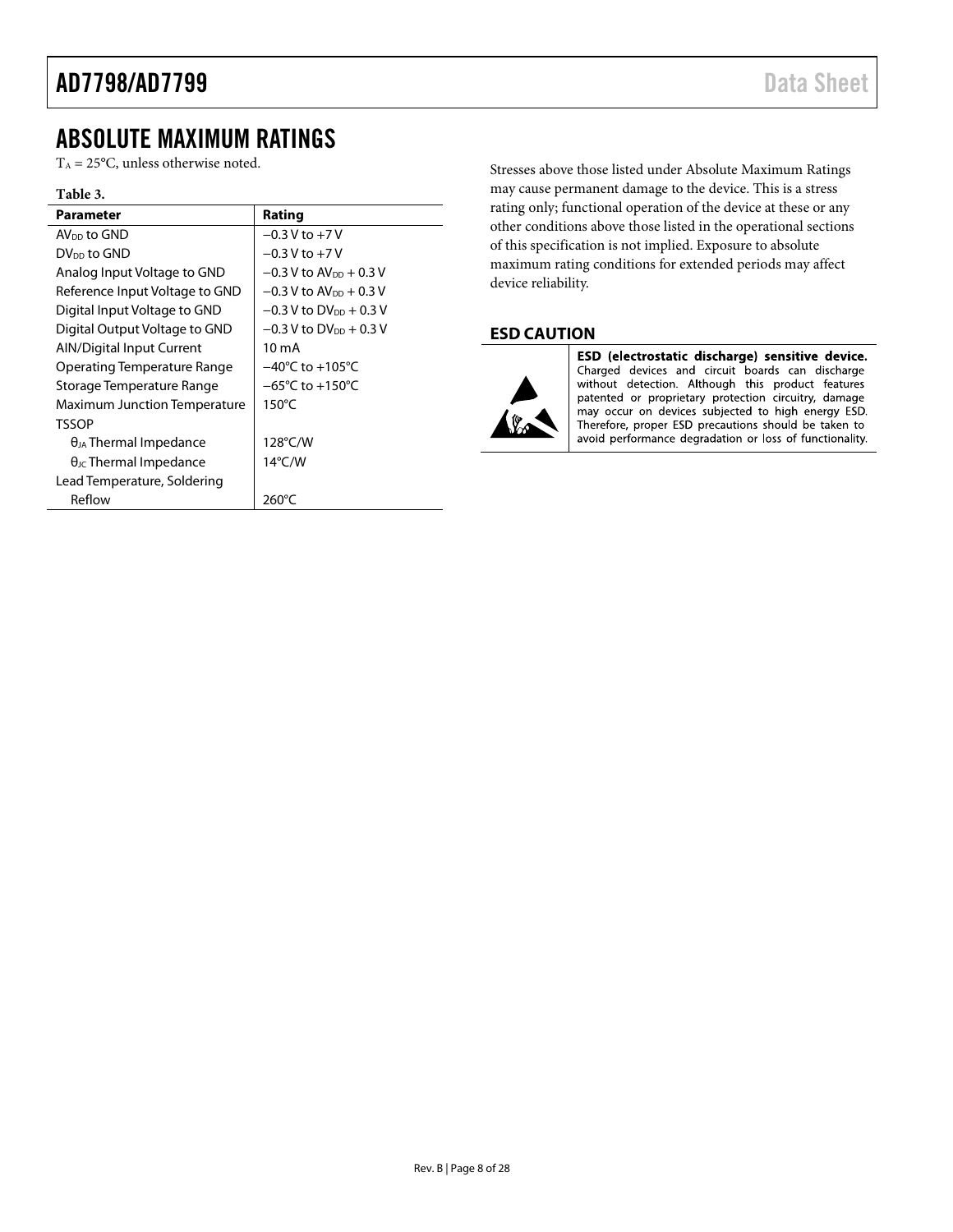# <span id="page-8-0"></span>PIN CONFIGURATION AND FUNCTION DESCRIPTIONS



#### **Table 4. Pin Function Descriptions**

| Pin No.        | <b>Mnemonic</b>         | <b>Description</b>                                                                                                                                                                                                                                                                                                                                                                                                                                                                                                                                                                                                                                                                                                                                                                                                                            |
|----------------|-------------------------|-----------------------------------------------------------------------------------------------------------------------------------------------------------------------------------------------------------------------------------------------------------------------------------------------------------------------------------------------------------------------------------------------------------------------------------------------------------------------------------------------------------------------------------------------------------------------------------------------------------------------------------------------------------------------------------------------------------------------------------------------------------------------------------------------------------------------------------------------|
| $\mathbf{1}$   | <b>SCLK</b>             | Serial Clock Input. This serial clock input is for data transfers to and from the ADC. The SCLK has a Schmitt-triggered<br>input, making the interface suitable for opto-isolated applications. The serial clock can be continuous, with all data<br>transmitted in a continuous train of pulses. Alternatively, it can be noncontinuous, with the information transmitted<br>to or from the ADC in smaller batches of data.                                                                                                                                                                                                                                                                                                                                                                                                                  |
| $\overline{2}$ | $\overline{\text{CS}}$  | Chip Select Input. This is an active low logic input used to select the ADC. CS can be used to select the ADC in<br>systems with more than one device on the serial bus, or it can be used as a frame synchronization signal when<br>communicating with the device. CS can be hardwired low, allowing the ADC to operate in 3-wire mode, with SCLK,<br>DIN, and DOUT/RDY used to interface with the device.                                                                                                                                                                                                                                                                                                                                                                                                                                   |
| 3              | $AlN3(+)/P1$            | Analog Input/Digital Output Pin. AIN3(+) is the positive terminal of the differential analog input pair AIN3(+)/AIN3(-).<br>Alternatively, this pin can function as a general-purpose output bit referenced between AV <sub>DD</sub> and GND                                                                                                                                                                                                                                                                                                                                                                                                                                                                                                                                                                                                  |
| 4              | $AlN3(-)/P2$            | Analog Input/Digital Output Pin. AIN3(-) is the negative terminal of the differential analog input pair AIN3(+)/AIN3(-).<br>Alternatively, this pin can function as a general-purpose output bit referenced between AV <sub>DD</sub> and GND                                                                                                                                                                                                                                                                                                                                                                                                                                                                                                                                                                                                  |
| 5              | $AlN1(+)$               | Analog Input. $AINI(+)$ is the positive terminal of the differential analog input pair $AINI(+)$ / $AINI(-)$ .                                                                                                                                                                                                                                                                                                                                                                                                                                                                                                                                                                                                                                                                                                                                |
| 6              | $AIN1(-)$               | Analog Input. AIN1(-) is the negative terminal of the differential analog input pair AIN1(+)/AIN1(-).                                                                                                                                                                                                                                                                                                                                                                                                                                                                                                                                                                                                                                                                                                                                         |
| 7              | $AlN2(+)$               | Analog Input. AIN2(+) is the positive terminal of the differential analog input pair AIN2(+)/AIN2(-).                                                                                                                                                                                                                                                                                                                                                                                                                                                                                                                                                                                                                                                                                                                                         |
| 8              | $AlN2(-)$               | Analog Input. AIN2(-) is the negative terminal of the differential analog input pair AIN2(+)/AIN2(-).                                                                                                                                                                                                                                                                                                                                                                                                                                                                                                                                                                                                                                                                                                                                         |
| 9              | $REFIN(+)$              | Positive Reference Input. An external reference can be applied between REFIN(+) and REFIN(-). REFIN(+) can lie<br>anywhere between AV <sub>DD</sub> and GND + 0.1 V. The nominal reference voltage (REFIN(+) - REFIN(-)) is 2.5 V, but the part<br>can function with a reference from 0.1 V to AV <sub>DD</sub> .                                                                                                                                                                                                                                                                                                                                                                                                                                                                                                                             |
| 10             | $REFIN(-)$              | Negative Reference Input. REFIN(-) is the negative reference input for REFIN. This reference input can lie anywhere<br>between GND and AV <sub>DD</sub> - 0.1 V.                                                                                                                                                                                                                                                                                                                                                                                                                                                                                                                                                                                                                                                                              |
| 11             | <b>PSW</b>              | Low-Side Power Switch to GND.                                                                                                                                                                                                                                                                                                                                                                                                                                                                                                                                                                                                                                                                                                                                                                                                                 |
| 12             | <b>GND</b>              | Ground Reference Point.                                                                                                                                                                                                                                                                                                                                                                                                                                                                                                                                                                                                                                                                                                                                                                                                                       |
| 13             | <b>AV</b> <sub>DD</sub> | Supply Voltage. 2.7 V to 5.25 V.                                                                                                                                                                                                                                                                                                                                                                                                                                                                                                                                                                                                                                                                                                                                                                                                              |
| 14             | <b>DV</b> <sub>DD</sub> | Digital Interface Supply Voltage. The logic levels for the serial interface pins are related to this supply, which is<br>between 2.7 V and 5.25 V. The DV <sub>DD</sub> voltage is independent of the voltage on AV <sub>DD</sub> ; therefore, AV <sub>DD</sub> can equal 5 V<br>with DV <sub>DD</sub> at 3V, or vice versa.                                                                                                                                                                                                                                                                                                                                                                                                                                                                                                                  |
| 15             | DOUT/RDY                | Serial Data Output/Data Ready Output. DOUT/RDY serves a dual purpose. It functions as a serial data output pin to<br>access the output shift register of the ADC. The output shift register can contain data from any of the on-chip data<br>or control registers. In addition, DOUT/RDY operates as a data ready pin, going low to indicate the completion of a<br>conversion. If the data is not read after the conversion, the pin goes high before the next update occurs.<br>The DOUT/RDY falling edge can be used as an interrupt to a processor, indicating that valid data is available. With<br>an external serial clock, the data can be read using the DOUT/RDY pin. With $\overline{CS}$ low, the data/control word<br>information is placed on the DOUT/RDY pin on the SCLK falling edge and is valid upon the SCLK rising edge. |
| 16             | <b>DIN</b>              | Serial Data Input to the Input Shift Register on the ADC. Data in this shift register is transferred to the control registers<br>within the ADC, with the register selection bits of the communication register identifying the appropriate register.                                                                                                                                                                                                                                                                                                                                                                                                                                                                                                                                                                                         |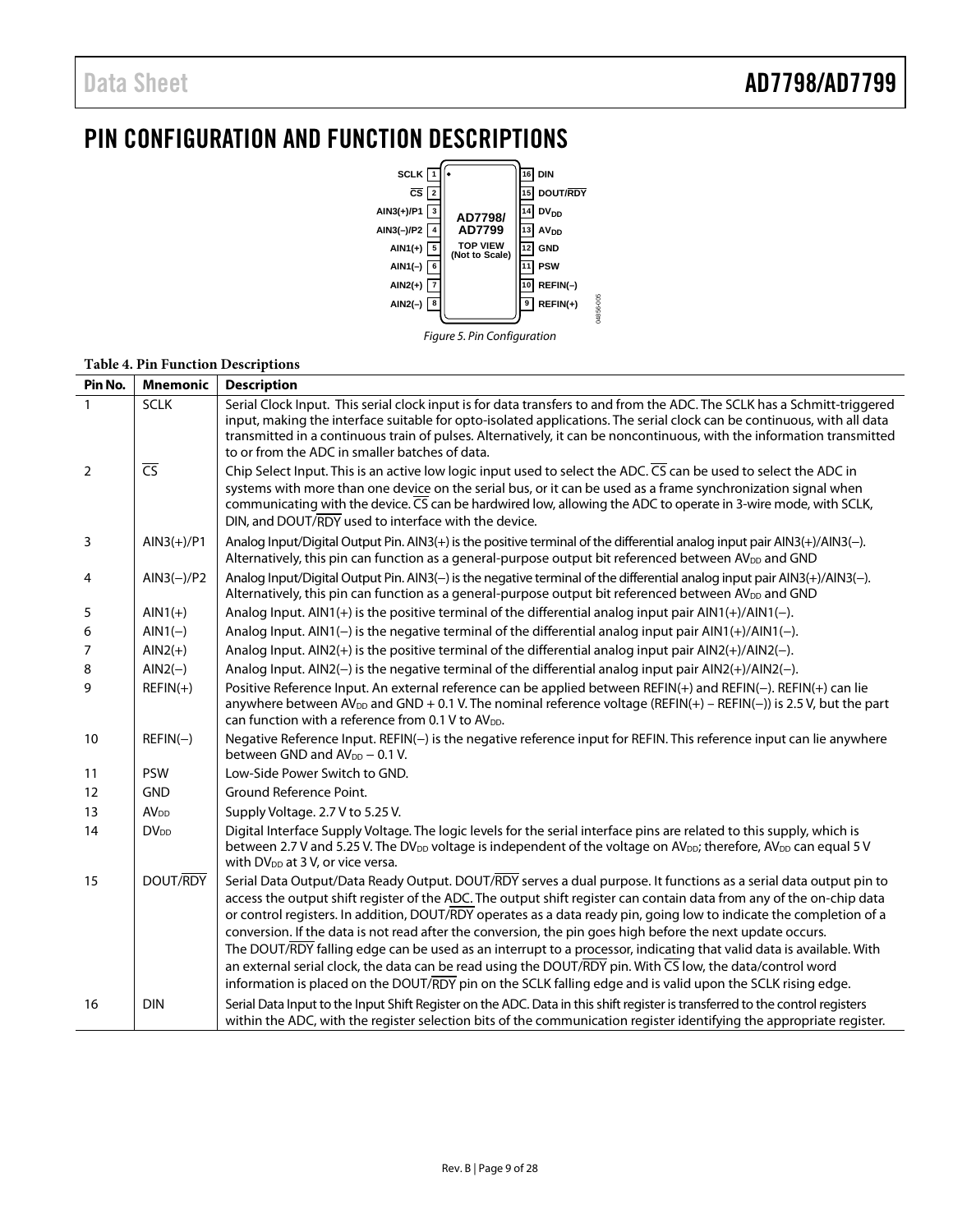# <span id="page-9-0"></span>OUTPUT NOISE AND RESOLUTION SPECIFICATIONS

### <span id="page-9-1"></span>**AD7798**

[Table 5](#page-9-2) shows the AD7798 output rms noise for some update rates and gain settings. The numbers given are for the bipolar input range with a 2.5 V reference. These numbers are typical and are generated with a differential input voltage of 0 V[. Table 6](#page-9-3) shows the effective resolution, and the output peak-to-peak resolution is shown in parentheses. It is important to note that

the effective resolution is calculated using the rms noise, whereas the peak-to-peak resolution is based on the peak-to-peak noise. The peak-to-peak resolution represents the resolution for which there is no code flicker. These numbers are typical and are rounded to the nearest LSB.

#### <span id="page-9-2"></span>**Table 5. Output RMS Noise (µV) vs. Gain and Output Update Rate for the AD7798 Using a 2.5 V Reference**

| <b>Update Rate</b> | Gain of 1 | Gain of 2 | Gain of 4 | Gain of 8 | Gain of 16 | Gain of 32 | Gain of 64 | Gain of 128 |
|--------------------|-----------|-----------|-----------|-----------|------------|------------|------------|-------------|
| 4.17 Hz            | 0.64      | 0.6       | 0.29      | 0.22      | 0.1        | 0.065      | 0.039      | 0.041       |
| 8.33 Hz            | .04       | 0.96      | 0.38      | 0.26      | 0.13       | 0.078      | 0.057      | 0.055       |
| 16.7 Hz            | l.55      | 1.45      | 0.54      | 0.36      | 0.18       | 0.11       | 0.087      | 0.086       |
| 33.2 Hz            | 2.3       | 2.13      | 0.74      | 0.5       | 0.23       | 0.17       | 0.124      | 0.118       |
| 62 Hz              | 2.95      | 2.85      | 0.92      | 0.58      | 0.29       | 0.2        | 0.153      | 0.144       |
| 123 Hz             | 4.89      | 4.74      | 1.49      |           | 0.48       | 0.32       | 0.265      | 0.283       |
| 242 Hz             | 11.76     | 9.5       | 4.02      | 1.96      | 0.88       | 0.45       | 0.379      | 0.397       |
| 470 Hz             | 11.33     | 9.44      | 3.07      | 1.79      | 0.99       | 0.63       | 0.568      | 0.593       |

#### <span id="page-9-3"></span>**Table 6. Typical Resolution (Bits) vs. Gain and Output Update Rate for the AD7798 Using a 2.5 V Reference**

| <b>Update Rate</b> | Gain of 1 | Gain of 2 | Gain of 4 | Gain of 8 | Gain of 16 | Gain of 32 | Gain of 64 | Gain of 128 |
|--------------------|-----------|-----------|-----------|-----------|------------|------------|------------|-------------|
| 4.17 Hz            | 16(16)    | 16(16)    | 16 (16)   | 16(16)    | 16 (16)    | 16(16)     | 16(16)     | 16(16)      |
| 8.33 Hz            | 16 (16)   | 16(16)    | 16 (16)   | 16(16)    | 16 (16)    | 16(16)     | 16(16)     | 16(16)      |
| 16.7 Hz            | 16 (16)   | 16(16)    | 16 (16)   | 16(16)    | 16 (16)    | 16(16)     | 16(16)     | 16(16)      |
| 33.2 Hz            | 16 (16)   | 16(16)    | 16 (16)   | 16(16)    | 16 (16)    | 16(16)     | 16(16)     | 16(16)      |
| 62 Hz              | 16(16)    | 16(16)    | 16 (16)   | 16(16)    | 16 (16)    | 16(16)     | 16(16)     | 16(15.5)    |
| 123 Hz             | 16(16)    | 16(16)    | 16 (16)   | 16(16)    | 16 (16)    | 16(16)     | 16(15.5)   | 16(14.5)    |
| 242 Hz             | 16(16)    | 16(15.5)  | 16(15.5)  | 16(15.5)  | 16 (16)    | 16(16)     | 16(15)     | 16(14)      |
| 470 Hz             | 16(16)    | 16(15.5)  | 16 (16)   | 16(16)    | 16(15.5)   | 16(15.5)   | 16(14.5)   | 15.5(13.5)  |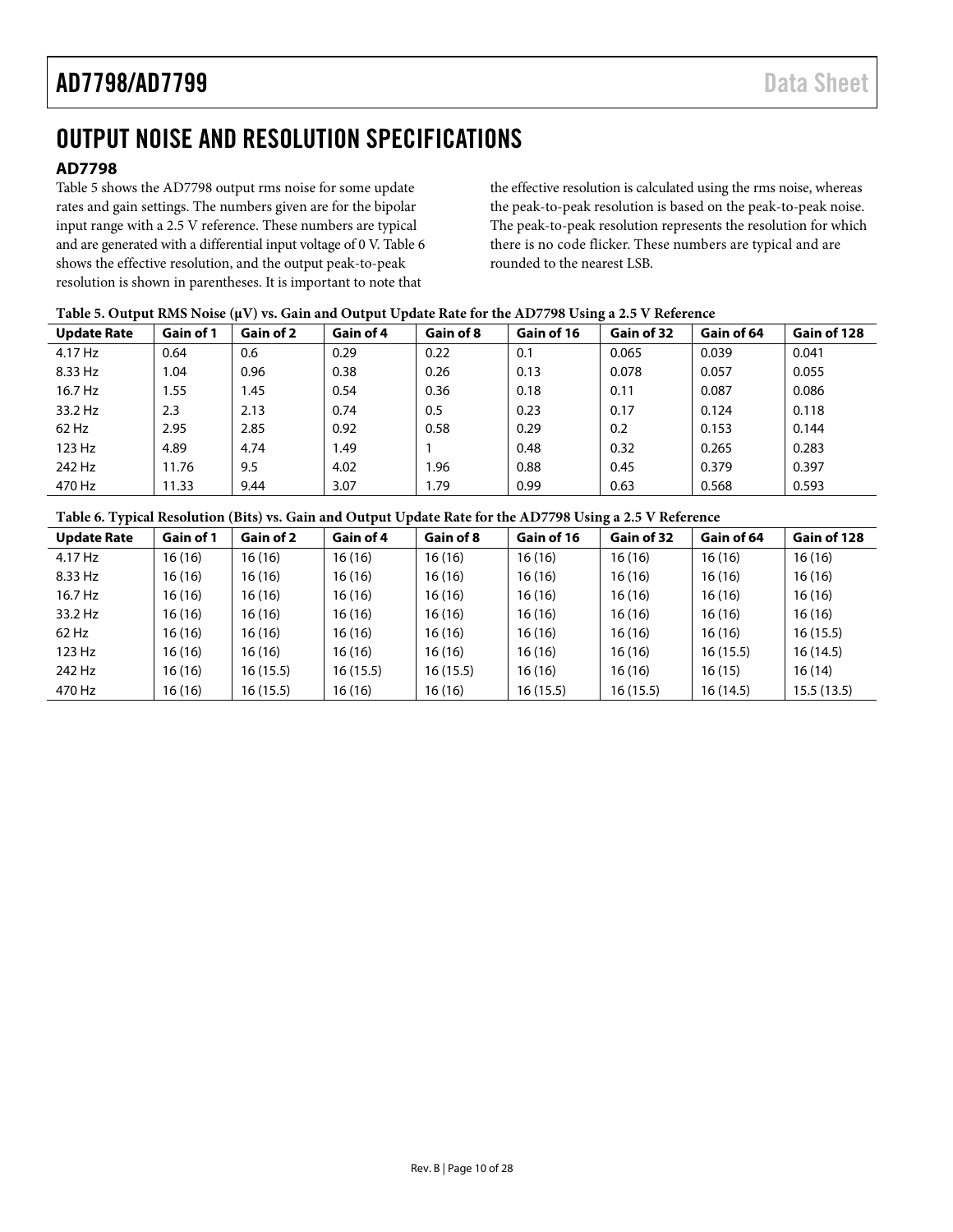#### <span id="page-10-0"></span>**AD7799**

[Table 7](#page-10-2) shows the AD7799 output rms noise for some update rates and gain settings. The numbers given are for the bipolar input range with a 2.5 V reference. These numbers are typical and are generated with a differential input voltage of 0 V[. Table 8](#page-10-1) shows the effective resolution, and the output peak-to-peak resolution is given in parentheses. Note that the effective

resolution is calculated using the rms noise, whereas the peak-to-peak resolution is based on peak-to-peak noise. The peak-to-peak resolution represents the resolution for which there is no code flicker. These numbers are typical and are rounded to the nearest LSB.

#### <span id="page-10-2"></span>**Table 7. Output RMS Noise (µV) vs. Gain and Output Update Rate for the AD7799 Using a 2.5 V Reference**

| <b>Update Rate</b> | Gain of 1 | Gain of 2 | Gain of 4 | Gain of 8 | Gain of 16 | Gain of 32 | Gain of 64 | Gain of 128 |
|--------------------|-----------|-----------|-----------|-----------|------------|------------|------------|-------------|
| 4.17 Hz            | 0.64      | 0.6       | 0.185     | 0.097     | 0.075      | 0.035      | 0.027      | 0.027       |
| 8.33 Hz            | .04       | 0.96      | 0.269     | 0.165     | 0.108      | 0.048      | 0.037      | 0.040       |
| 16.7 Hz            | . 55      | 1.45      | 0.433     | 0.258     | 0.176      | 0.085      | 0.065      | 0.065       |
| 33.2 Hz            | 2.3       | 2.13      | 0.647     | 0.364     | 0.24       | 0.118      | 0.097      | 0.094       |
| $62$ Hz            | 2.95      | 2.85      | 0.952     | 0.586     | 0.361      | 0.178      | 0.133      | 0.134       |
| 123 Hz             | 4.89      | 4.74      | 1.356     | 0.785     | 0.521      | 0.265      | 0.192      | 0.192       |
| 242 Hz             | 1.76      | 9.5       | 3.797     | 2.054     | .027       | 0.476      | 0.326      | 0.308       |
| 470 Hz             | 11.33     | 9.44      | 3.132     | 1.773     | 1.107      | 0.5        | 0.413      | 0.374       |

#### <span id="page-10-1"></span>**Table 8. Typical Resolution (Bits) vs. Gain and Output Update Rate for the AD7799 Using a 2.5 V Reference**

| <b>Update Rate</b> | Gain of 1 | Gain of 2 | Gain of 4 | Gain of 8 | Gain of 16 | Gain of 32 | Gain of 64 | Gain of 128 |
|--------------------|-----------|-----------|-----------|-----------|------------|------------|------------|-------------|
| 4.17 Hz            | 23(20.5)  | 22(19.5)  | 22.5(20)  | 22.5(20)  | 22(19.5)   | 22(19.5)   | 21.5(19)   | 20.5(18)    |
| 8.33 Hz            | 22(19.5)  | 21.5(19)  | 22(19.5)  | 22(19.5)  | 21.5(19)   | 21.5(19)   | 21(18.5)   | 20(17.5)    |
| 16.7 Hz            | 21.5(19)  | 20.5(18)  | 21.5(19)  | 21(18.5)  | 21(18.5)   | 21(18.5)   | 20(17.5)   | 19(16.5)    |
| 33.3 Hz            | 21(18.5)  | 20(17.5)  | 21(18.5)  | 20.5(18)  | 20.5(18)   | 20.5(18)   | 19.5(17)   | 18.5(16)    |
| 62 Hz              | 20.5(18)  | 19.5(17)  | 20.5(18)  | 20(17.5)  | 19.5(17)   | 19.5(17)   | 19(16.5)   | 18(15.5)    |
| 123 Hz             | 20(17.5)  | 19 (16.5) | 20(17.5)  | 19.5 (17) | 19(16.5)   | 19(16.5)   | 18.5(16)   | 17.5(15)    |
| 242 Hz             | 18.5(16)  | 18(15.5)  | 18.5(16)  | 18(15.5)  | 18 (15.5)  | 18.5(16)   | 18(15.5)   | 17(14.5)    |
| 470 Hz             | 18.5(16)  | 18(15.5)  | 18.5(16)  | 18.5(16)  | 18(15.5)   | 18.5(16)   | 17.5(15)   | 16.5(14)    |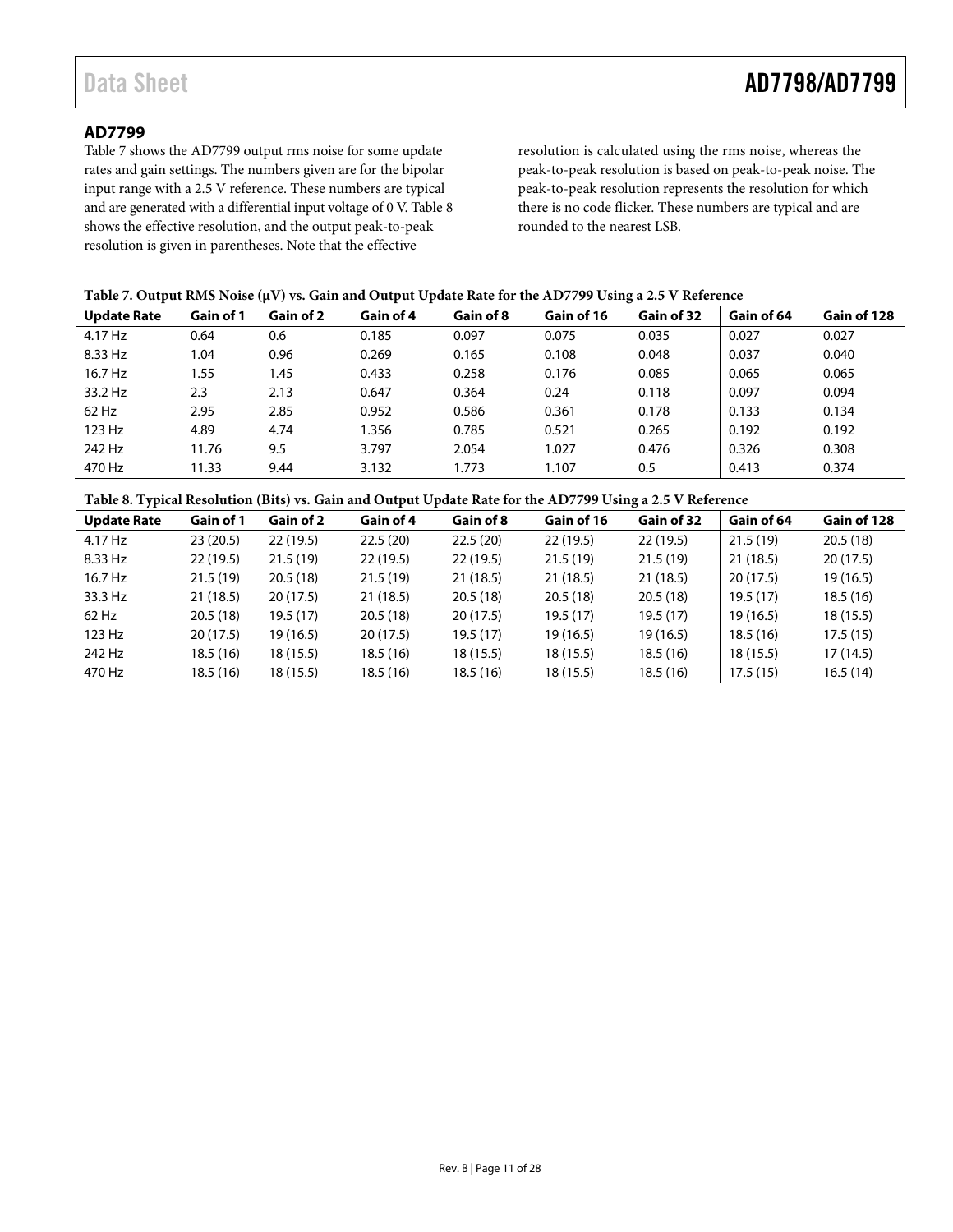# AD7798/AD7799 Data Sheet

# <span id="page-11-0"></span>TYPICAL PERFORMANCE CHARACTERISTICS



*Figure 6. AD7799 Noise (VREF = AVDD/2, Gain = 64, Update Rate = 4.17 Hz)* 



*Figure 7. AD7799 Noise Distribution Histogram (VREF* = AV<sub>DD</sub>/2, *Gain = 64, Update Rate = 4.17 Hz)* 



*Figure 8. AD7799 Noise (VREF = AVDD/2, Gain = 64, Update Rate = 16.7 Hz)* 



*Figure 9. AD7799 Noise Distribution Histogram (VREF* =  $AV_{DD}/2$ , *Gain = 64, Update Rate = 16.7 Hz)* 



*Figure 10. RMS Noise vs. Reference Voltage (Gain = 1)*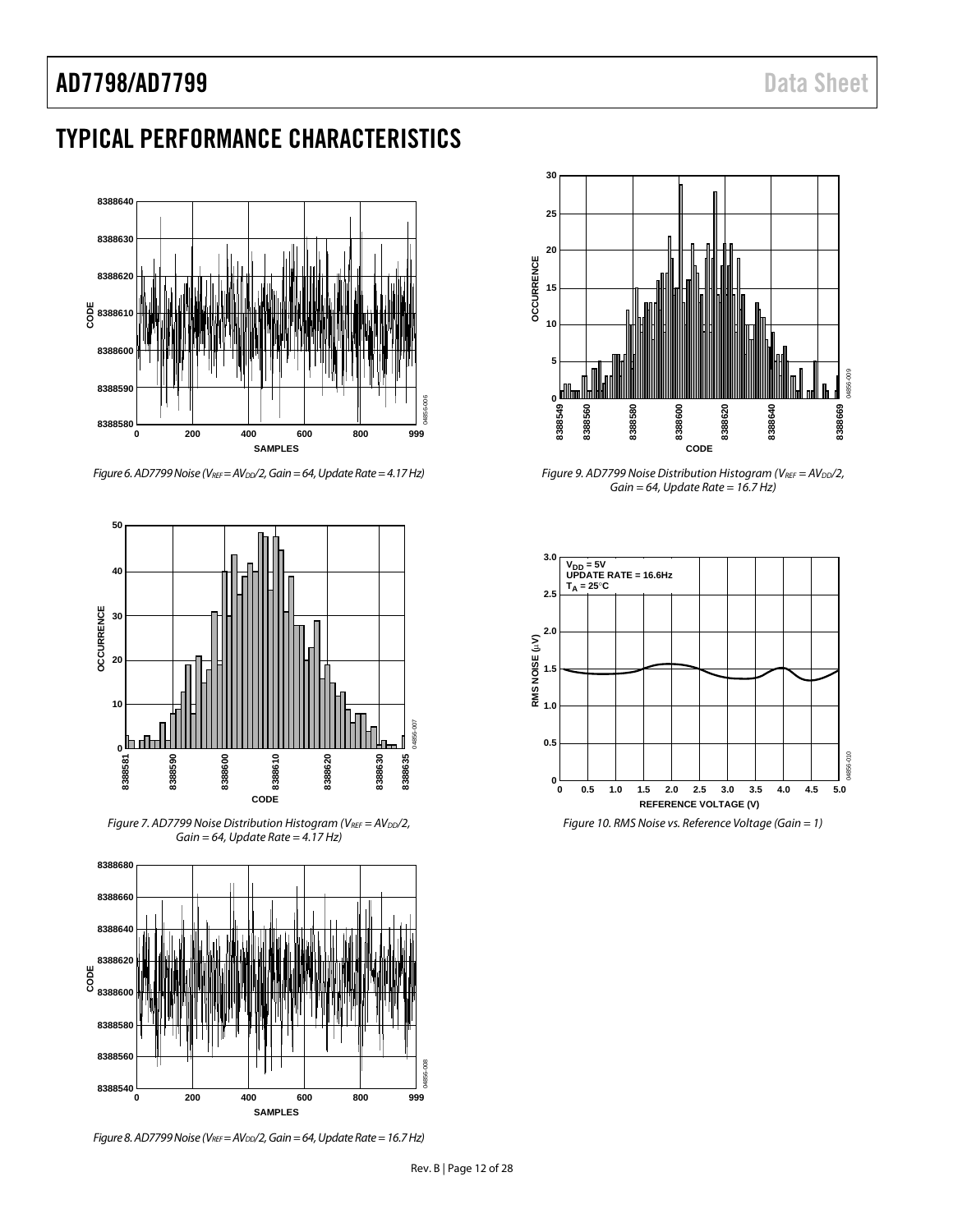# <span id="page-12-0"></span>ON-CHIP REGISTERS

The ADC is controlled and configured via a number of on-chip registers, which are described on the following pages. In the following descriptions, *set* implies a Logic 1 state and *cleared* implies a Logic 0 state, unless otherwise stated.

### <span id="page-12-1"></span>**COMMUNICATION REGISTER**

#### *RS2, RS1, RS0 = 0, 0, 0*

The communication register is an 8-bit, write-only register. All communication to the part must start with a write operation to the communication register. The data written to the communication register determines whether the next operation is a read or write operation, and to which register this operation takes place. After the read or write operation is complete, the interface returns to its default state, where it expects a write operation to the communication register. In situations where the interface sequence is lost, a write operation of at least 32 serial clock cycles with DIN high returns the ADC to this default state by resetting the entire part[. Table 9](#page-12-2) outlines the bit designations for the communication register. CR0 through CR7 indicate the bit location, with CR denoting that the bits are in the communication register. CR7 denotes the first bit of the data stream. The number in parentheses indicates the power-on/reset default status of that bit.

| CD7<br>⊾n | CR <sub>6</sub> | CR <sub>5</sub> | CR4    | $\sim$<br>ーロン | CDT.<br><b>LNA</b> | $\sim$ D <sub>1</sub><br>un i | CR <sub>0</sub> |
|-----------|-----------------|-----------------|--------|---------------|--------------------|-------------------------------|-----------------|
| WEN(0)    | _<br>R/W(0)     | RS2(0)          | RS1(0) | RS0(0)        | CREAD(0)           | O(0)                          | O(0)            |

#### <span id="page-12-2"></span>**Table 9. Communication Register Bit Designations**

| <b>Bit Location</b> | <b>Bit Name</b>                    | <b>Description</b>                                                                                                                                                                                                                                                                                                                                                                                                                                                                                                                                                                                                                                                                                                                                                                                                                                                                                                                                                                                                                                    |
|---------------------|------------------------------------|-------------------------------------------------------------------------------------------------------------------------------------------------------------------------------------------------------------------------------------------------------------------------------------------------------------------------------------------------------------------------------------------------------------------------------------------------------------------------------------------------------------------------------------------------------------------------------------------------------------------------------------------------------------------------------------------------------------------------------------------------------------------------------------------------------------------------------------------------------------------------------------------------------------------------------------------------------------------------------------------------------------------------------------------------------|
| CR <sub>7</sub>     | <b>WEN</b>                         | Write Enable Bit. A 0 must be written to this bit so that the write to the communication register occurs.<br>If a 1 is the first bit written, the part does not clock subsequent bits into the register. It stays at this bit<br>location until a 0 is written to this bit. Once a 0 is written to the WEN bit, the next seven bits are loaded<br>to the communication register.                                                                                                                                                                                                                                                                                                                                                                                                                                                                                                                                                                                                                                                                      |
| CR <sub>6</sub>     | R/W                                | Read/Write Bit. A 0 in this bit location indicates that the next operation is a write to a specified register.<br>A 1 in this position indicates that the next operation is a read from the designated register.                                                                                                                                                                                                                                                                                                                                                                                                                                                                                                                                                                                                                                                                                                                                                                                                                                      |
| CR5 to CR3          | RS <sub>2</sub> to RS <sub>0</sub> | Register Address Bits. These bits are used to select the register during the serial interface communication.<br>See Table 10.                                                                                                                                                                                                                                                                                                                                                                                                                                                                                                                                                                                                                                                                                                                                                                                                                                                                                                                         |
| CR <sub>2</sub>     | <b>CREAD</b>                       | Continuous Read of the Data Register Bit. When this bit is set to 1 and the data register is selected, the<br>serial interface is configured so that the data register can be continuously read, that is, the contents of<br>the data register are placed on the DOUT pin automatically when the SCLK pulses are applied after the<br>RDY pin goes low to indicate that a conversion is complete. The communication register does not have<br>to be written to for data reads. To enable continuous read mode, the instruction 01011100 must be<br>written to the communication register. To exit the continuous read mode, the instruction 01011000<br>must be written to the communication register while the RDY pin is low. While in continuous read mode,<br>the ADC monitors activity on the DIN line for the instruction to exit continuous read mode. Additionally,<br>a reset occurs if 32 consecutive 1s are seen on DIN. Therefore, DIN should be held low in continuous read<br>mode until an instruction is to be written to the device. |
| CR1 to CR0          | 0                                  | These bits must be programmed to Logic 0 for correct operation.                                                                                                                                                                                                                                                                                                                                                                                                                                                                                                                                                                                                                                                                                                                                                                                                                                                                                                                                                                                       |

#### <span id="page-12-3"></span>**Table 10. Register Selection**

| RS <sub>2</sub> | RS <sub>1</sub> | <b>RSO</b> | Register                                        | <b>Register Size</b>              |
|-----------------|-----------------|------------|-------------------------------------------------|-----------------------------------|
| $\Omega$        | 0               | 0          | Communication register during a write operation | 8 bits                            |
| $\Omega$        | 0               | 0          | Status register during a read operation         | 8 bits                            |
| $\Omega$        | $\Omega$        |            | Mode register                                   | 16 bits                           |
| $\mathbf 0$     |                 | 0          | Configuration register                          | 16 bits                           |
| $\mathbf{0}$    |                 |            | Data register                                   | 16 bits (AD7798)/24 bits (AD7799) |
|                 | 0               | 0          | ID register                                     | 8 bits                            |
|                 | 0               |            | IO register                                     | 8 bits                            |
|                 |                 | 0          | Offset register                                 | 16 bits (AD7798)/24 bits (AD7799) |
|                 |                 |            | Full-scale register                             | 16 bits (AD7798)/24 bits (AD7799) |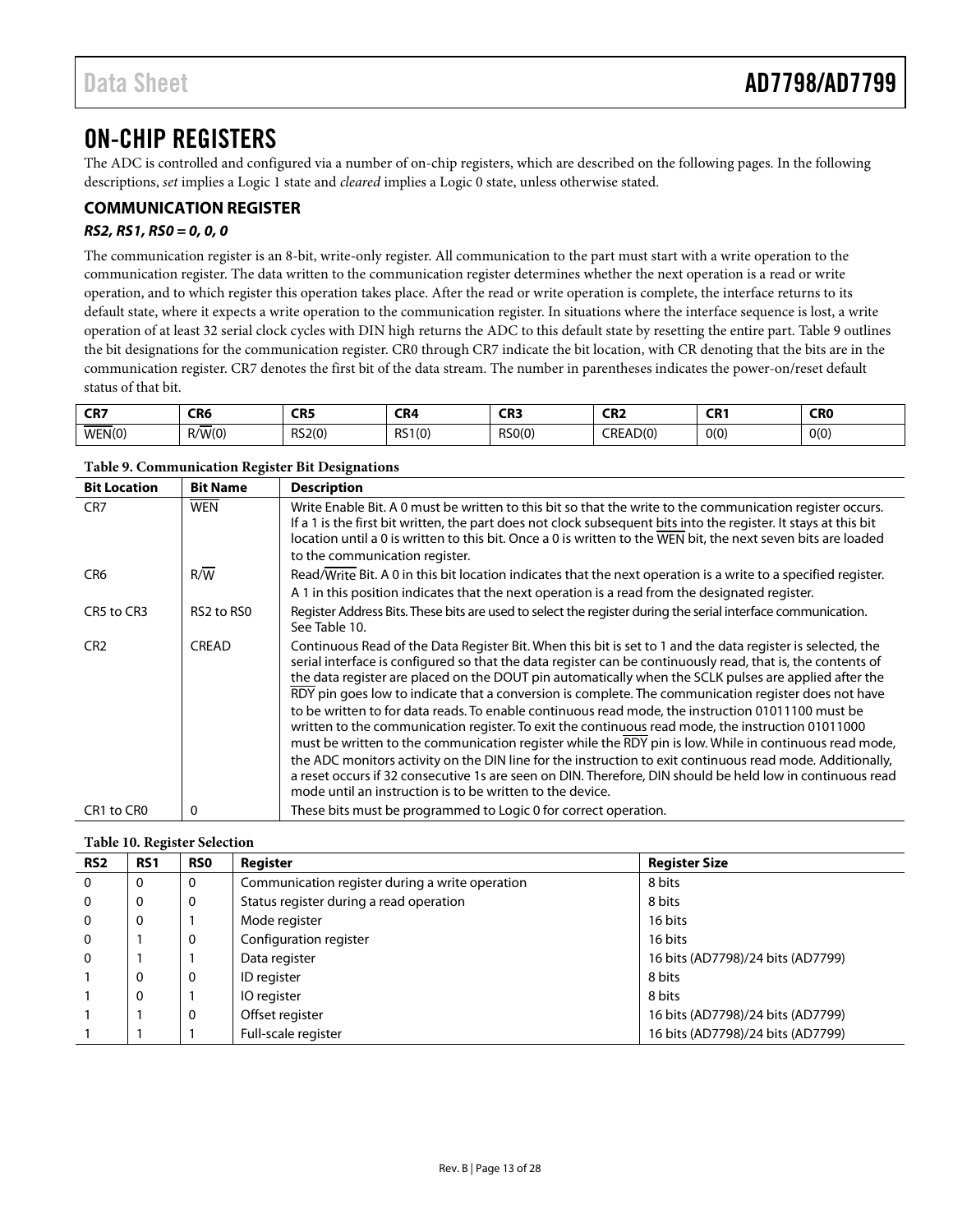### <span id="page-13-0"></span>**STATUS REGISTER**

#### *RS2, RS1, RS0 = 0, 0, 0; Power-On/Reset = 0x80 (AD7798)/0x88 (AD7799)*

The status register is an 8-bit, read-only register. To access the status register, the user must write to the communication register, select the next operation to be a read, and load Bit RS2, Bit RS1, and Bit RS0 with 0. [Table 11](#page-13-2) outlines the bit designations for the status register. SR0 through SR7 indicate the bit locations, with SR denoting that the bits are in the status register. SR7 denotes the first bit of the data stream. The number in parentheses indicates the power-on/reset default status of the bit.

| SR7    | SR <sub>6</sub> | SR <sub>5</sub> | SR <sub>4</sub> | SR <sub>3</sub> | SR <sub>2</sub> | SR <sub>1</sub>          | <b>SR0</b> |
|--------|-----------------|-----------------|-----------------|-----------------|-----------------|--------------------------|------------|
| RDY(1) | ERR(0)          | NOREF(C)        | 0(0)            | 0/1             | CH2(0)          | $- \cdot$ .<br>1(0)<br>∼ | CH0(0)     |

| <b>Bit Location</b>                | <b>Bit Name</b>                    | <b>Description</b>                                                                                                                                                                                                                                                                                                                                                                                                                                                                               |
|------------------------------------|------------------------------------|--------------------------------------------------------------------------------------------------------------------------------------------------------------------------------------------------------------------------------------------------------------------------------------------------------------------------------------------------------------------------------------------------------------------------------------------------------------------------------------------------|
| SR <sub>7</sub>                    | <b>RDY</b>                         | Ready Bit. Cleared when data is written to the data register. Set after the data register is read or after a period<br>of time before the data register is updated with a new conversion result to indicate to the user not to read the<br>conversion data. It is also set when the part is placed in power-down mode. The end of a conversion is<br>indicated by the DOUT/RDY pin. This pin can be used as an alternative to the status register for monitoring<br>the ADC for conversion data. |
| SR6                                | <b>ERR</b>                         | Error Bit. This bit is written to at the same time as the RDY bit. Set to indicate that the result written to the<br>data register is clamped to all 0s or all 1s. Error sources include overrange and underrange. Cleared by a write<br>operation to start a conversion.                                                                                                                                                                                                                        |
| SR <sub>5</sub>                    | <b>NOREF</b>                       | No Reference Bit. Set to indicate that the reference (REFIN) is at a voltage below a specified threshold. When<br>NOREF is set, conversion results are clamped to all 1s. Cleared to indicate that a valid reference is applied to<br>the reference pins. The NOREF bit is enabled by setting the REF DET bit in the configuration register to 1.                                                                                                                                                |
| SR <sub>4</sub>                    | 0                                  | This bit is automatically cleared.                                                                                                                                                                                                                                                                                                                                                                                                                                                               |
| SR <sub>3</sub>                    | 0/1                                | This bit is automatically cleared on the AD7798 and automatically set on the AD7799.                                                                                                                                                                                                                                                                                                                                                                                                             |
| SR <sub>2</sub> to SR <sub>0</sub> | CH <sub>2</sub> to CH <sub>0</sub> | These bits indicate which channel is being converted by the ADC.                                                                                                                                                                                                                                                                                                                                                                                                                                 |

## <span id="page-13-2"></span>**Table 11. Status Register Bit Designations**

#### <span id="page-13-1"></span>**MODE REGISTER**

#### *RS2, RS1, RS0 = 0, 0, 1; Power-On/Reset = 0x000A*

The mode register is a 16-bit register from which data can be read or to which data can be written. This register is used to select the operating mode, update rate, and low-side power switch[. Table 12](#page-13-3) outlines the bit designations for the mode register. MR0 through MR15 indicate the bit locations, with MR denoting that the bits are in the mode register. MR15 denotes the first bit of the data stream. The number in parentheses indicates the power-on/reset default status of that bit. A write to the mode register resets the modulator and filter and sets the RDY bit.

| <b>MR15</b> | <b>MR14</b> | <b>MR13</b> | <b>MR12</b> | <b>MR11</b> | <b>MR10</b>     | MR9             | MR8        |
|-------------|-------------|-------------|-------------|-------------|-----------------|-----------------|------------|
| MD2(0)      | MD1(0)      | MDO(0)      | PSW(0)      | 0(0)        | 0(0)            | 0(0)            | 0(0)       |
| MR7         | MR6         | MR5         | MR4         | MR3         | MR <sub>2</sub> | MR <sub>1</sub> | <b>MRO</b> |
| 0(0)        | O(0)        | 0(0)        | 0(0)        | FS3(1       | FS2(0)          | FS1(1)          | FSO(0)     |

#### <span id="page-13-3"></span>**Table 12. Mode Register Bit Designations**

| <b>Bit Location</b> | <b>Bit Name</b> | <b>Description</b>                                                                                                                                                                                                                        |
|---------------------|-----------------|-------------------------------------------------------------------------------------------------------------------------------------------------------------------------------------------------------------------------------------------|
| MR15 to MR13        | MD2 to MD0      | Mode Select Bits. These bits select the operational mode of the AD7798/AD7799 (see Table 13).                                                                                                                                             |
| MR12                | <b>PSW</b>      | Power Switch Control Bit. Set by user to close the power switch PSW to GND. The power switch can<br>sink up to 30 mA. Cleared by user to open the power switch. When the ADC is placed in power-down<br>mode, the power switch is opened. |
| MR11 to MR4         | - 0             | These bits must be programmed with a Logic 0 for correct operation.                                                                                                                                                                       |
| MR3 to MR0          | FS3 to FS0      | Filter Update Rate Select Bits (see Table 14).                                                                                                                                                                                            |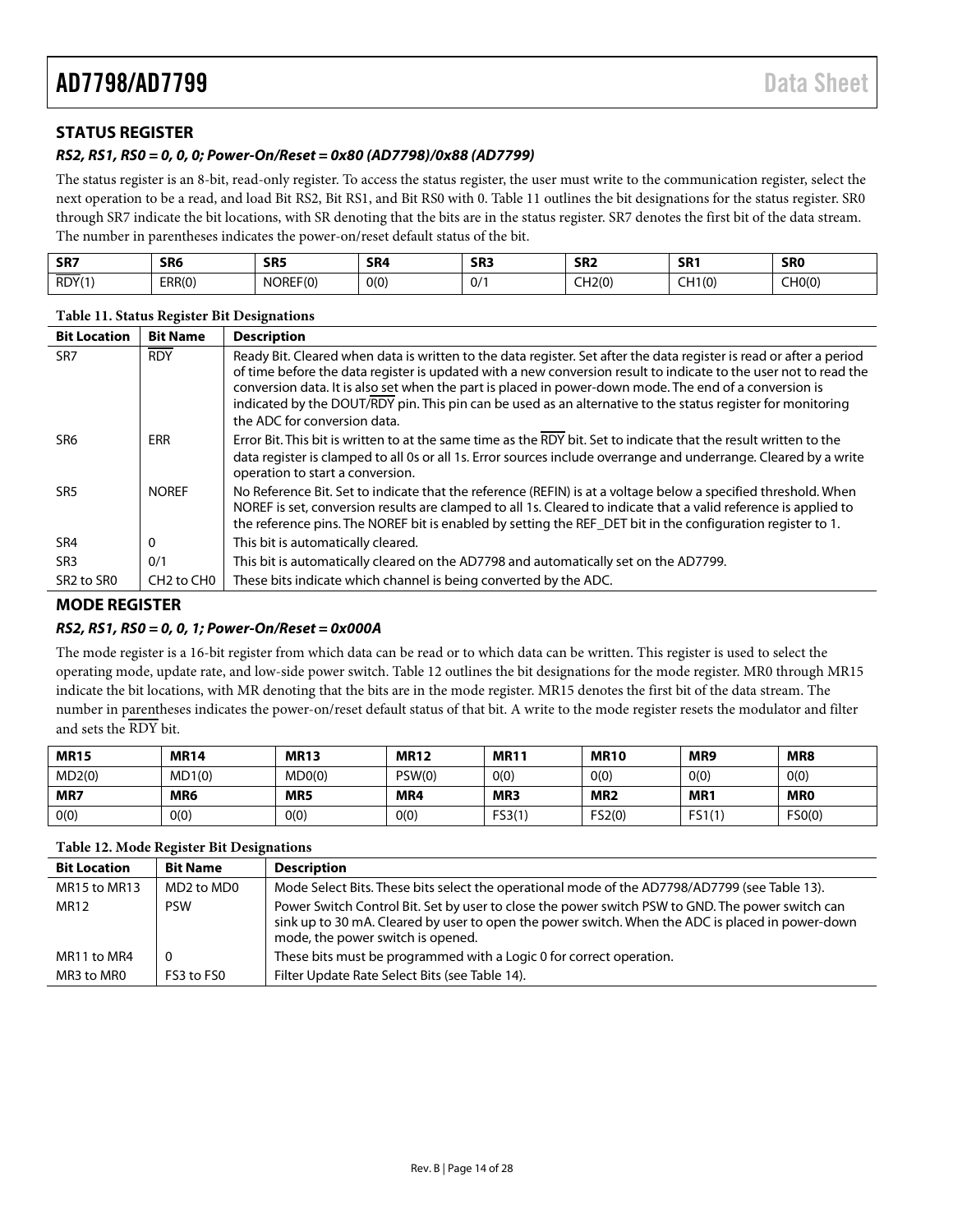### <span id="page-14-0"></span>**Table 13. Operating Modes**

| MD <sub>2</sub> | MD1         | MD <sub>0</sub> | Mode                                                                                                                                                                                                                                                                                                                                                                                                                                                                                                                                                                                                                                                                                                                                                                                                                                                                                                                                                                                                                                                    |
|-----------------|-------------|-----------------|---------------------------------------------------------------------------------------------------------------------------------------------------------------------------------------------------------------------------------------------------------------------------------------------------------------------------------------------------------------------------------------------------------------------------------------------------------------------------------------------------------------------------------------------------------------------------------------------------------------------------------------------------------------------------------------------------------------------------------------------------------------------------------------------------------------------------------------------------------------------------------------------------------------------------------------------------------------------------------------------------------------------------------------------------------|
| $\mathbf{0}$    | $\Omega$    | $\Omega$        | Continuous-Conversion Mode (Default). In continuous-conversion mode, the ADC continuously performs conversions<br>and places the result in the data register. RDY goes low when a conversion is complete. After power-on, a channel                                                                                                                                                                                                                                                                                                                                                                                                                                                                                                                                                                                                                                                                                                                                                                                                                     |
|                 |             |                 | change, or a write to the mode, configuration, or IO registers, the first conversion is available after a period of 2/fADC,<br>and subsequent conversions are available at a frequency of fADC.                                                                                                                                                                                                                                                                                                                                                                                                                                                                                                                                                                                                                                                                                                                                                                                                                                                         |
| $\mathbf 0$     | $\mathbf 0$ | $\mathbf{1}$    | Single-Conversion Mode. When single-conversion mode is selected, the ADC powers up and performs a single<br>conversion. The oscillator requires 1 ms to power up and settle. The ADC then performs the conversion, which takes<br>a time of 2/f <sub>ADC</sub> . The conversion result is placed in the data register, RDY goes low, and the ADC returns to power-<br>down mode. The conversion remains in the data register and RDY remains active (low) until the data is read or<br>another conversion is performed.                                                                                                                                                                                                                                                                                                                                                                                                                                                                                                                                 |
| 0               | 1           | 0               | Idle Mode. In idle mode, the ADC filter and modulator are held in a reset state, although the modulator clocks are<br>still provided.                                                                                                                                                                                                                                                                                                                                                                                                                                                                                                                                                                                                                                                                                                                                                                                                                                                                                                                   |
| $\mathbf 0$     | 1           | 1               | Power-Down Mode. In this mode, all AD7798/AD7799 circuitry is powered down, including the burnout currents.                                                                                                                                                                                                                                                                                                                                                                                                                                                                                                                                                                                                                                                                                                                                                                                                                                                                                                                                             |
| $\mathbf{1}$    | 0           | $\mathbf 0$     | Internal Zero-Scale Calibration. An internal short is automatically connected to the enabled channel. A calibration<br>takes two conversion cycles to complete. RDY goes high when the calibration is initiated and returns low when the<br>calibration is complete. The ADC is placed in idle mode following a calibration. The measured offset coefficient is<br>placed in the offset register of the selected channel.                                                                                                                                                                                                                                                                                                                                                                                                                                                                                                                                                                                                                               |
| $\mathbf{1}$    | $\mathbf 0$ | 1               | Internal Full-Scale Calibration. A full-scale input voltage is automatically connected to the selected analog input for<br>this calibration. When the gain equals 1, a calibration takes two conversion cycles to complete. For higher gains, four<br>conversion cycles are required to perform the full-scale calibration. RDY goes high when the calibration is initiated<br>and returns low when the calibration is complete. The ADC is placed in idle mode following a calibration. The<br>measured full-scale coefficient is placed in the full-scale register of the selected channel. Internal full-scale<br>calibrations cannot be performed when the gain equals 128. The ADC is factory-calibrated at a gain of 128 and this<br>factory-generated value is placed in the full-scale register on power up and when the gain is set to 128. With this<br>gain setting, a system full-scale calibration can be performed. To minimize the full-scale error, a full-scale calibration<br>is required each time the gain of a channel is changed. |
| $\mathbf{1}$    | 1           | $\mathbf 0$     | System Zero-Scale Calibration. Users should connect the system zero-scale input to the channel input pins as<br>selected by the CH2 to CH0 bits. A system offset calibration takes two conversion cycles to complete. RDY goes high<br>when the calibration is initiated and returns low when the calibration is complete. The ADC is placed in idle mode<br>following a calibration. The measured offset coefficient is placed in the offset register of the selected channel. A<br>zero-scale calibration is required each time the gain of a channel is changed.                                                                                                                                                                                                                                                                                                                                                                                                                                                                                     |
| $\mathbf{1}$    | 1           | $\mathbf{1}$    | System Full-Scale Calibration. Users should connect the system full-scale input to the channel input pins, as selected<br>by the CH2 to CH0 bits. A calibration takes two conversion cycles to complete. RDY goes high when the calibration<br>is initiated and returns low when the calibration is complete. The ADC is placed in idle mode following a calibration.<br>The measured full-scale coefficient is placed in the full-scale register of the selected channel. A full-scale calibration<br>is required each time the gain of a channel is changed.                                                                                                                                                                                                                                                                                                                                                                                                                                                                                          |

#### <span id="page-14-1"></span>**Table 14. Update Rates Available**

| FS3         | л.<br>FS <sub>2</sub> | FS1         | FS0         | $f_{ADC}$ (Hz)  | tsetTLE (ms) | Rejection @ 50 Hz/60 Hz |
|-------------|-----------------------|-------------|-------------|-----------------|--------------|-------------------------|
| 0           | $\mathbf 0$           | $\mathbf 0$ | $\mathbf 0$ | Reserved        |              |                         |
| 0           | $\mathbf 0$           | $\mathbf 0$ |             | 470             | 4            |                         |
| 0           | $\mathbf 0$           |             | 0           | 242             | 8            |                         |
| 0           | $\mathbf 0$           |             |             | 123             | 16           |                         |
| 0           |                       | 0           | 0           | 62              | 32           |                         |
| $\mathbf 0$ |                       | $\mathbf 0$ |             | 50              | 40           |                         |
| 0           |                       |             | 0           | 39              | 48           |                         |
| 0           |                       |             |             | 33.2            | 60           |                         |
|             | 0                     | $\mathbf 0$ | 0           | 19.6            | 101          | 90 dB (60 Hz only)      |
|             | 0                     | 0           |             | 16.7            | 120          | 80 dB (50 Hz only)      |
|             | 0                     | 1           | 0           | 16.7            | 120          | 65 dB                   |
|             | 0                     | ٠           |             | 12.5            | 160          | 66 dB                   |
|             |                       | $\mathbf 0$ | 0           | 10 <sup>°</sup> | 200          | 69 dB                   |
|             |                       | $\mathbf 0$ |             | 8.33            | 240          | 70 dB                   |
|             |                       |             | 0           | 6.25            | 320          | 72 dB                   |
|             |                       |             |             | 4.17            | 480          | 74 dB                   |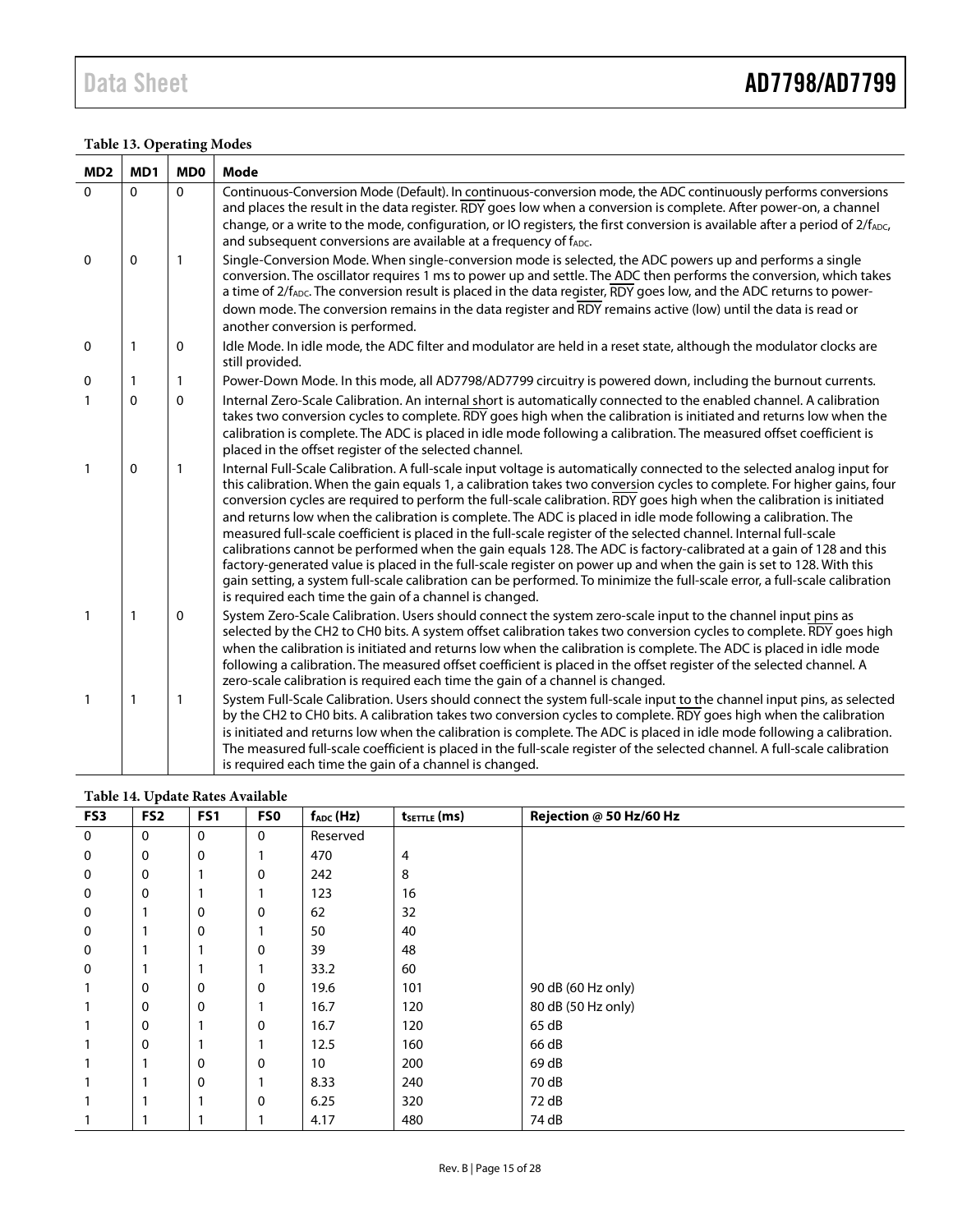### <span id="page-15-0"></span>**CONFIGURATION REGISTER**

#### *RS2, RS1, RS0 = 0, 1, 0; Power-On/Reset = 0x0710*

<span id="page-15-1"></span>**Table 15. Configuration Register Bit Designations**

The configuration register is a 16-bit register from which data can be read or to which data can be written. This register is used to configure the ADC for unipolar or bipolar mode, to enable or disable the buffer, to enable or disable the burnout currents, to select the gain, and to select the analog input channel. [Table 15](#page-15-1) outlines the bit designations for the filter register. CON0 through CON15 indicate the bit locations, with CON denoting that the bits are in the configuration register. CON15 denotes the first bit of the data stream. The number in parentheses indicates the power-on/reset default status of the bit.

| <b>CON15</b> | <b>CON14</b>     | CON <sub>13</sub> | CON <sub>12</sub> | CON <sub>11</sub> | CON <sub>10</sub> | CON <sub>9</sub> | <b>CON8</b> |
|--------------|------------------|-------------------|-------------------|-------------------|-------------------|------------------|-------------|
| O(0)         | 0(0)             | BO(0)             | U/B(0)            | O(0)              | G2(1)             | G1(1)            | G(1)        |
| <b>CON7</b>  | CON <sub>6</sub> | CON5              | <b>CON4</b>       | <b>CON3</b>       | CON <sub>2</sub>  | <b>CON1</b>      | <b>CONO</b> |
| 0(0)         | 0(0)             | REF_DET(0)        | BUF(1)            | O(0)              | CH2(0)            | CH1(0)           | CHO(0)      |

| <b>Bit Location</b> | <b>Bit Name</b>                    | <b>Description</b>                                                                                                                                                                                                                                                                                                                                                                                                                                                                                                                                                                                                                                                                                                                                                                                                       |                 |                 |                                                                     |                                                                      |
|---------------------|------------------------------------|--------------------------------------------------------------------------------------------------------------------------------------------------------------------------------------------------------------------------------------------------------------------------------------------------------------------------------------------------------------------------------------------------------------------------------------------------------------------------------------------------------------------------------------------------------------------------------------------------------------------------------------------------------------------------------------------------------------------------------------------------------------------------------------------------------------------------|-----------------|-----------------|---------------------------------------------------------------------|----------------------------------------------------------------------|
| CON15 to CON14      | $\mathbf{0}$                       | These bits must be programmed with a Logic 0 for correct operation.                                                                                                                                                                                                                                                                                                                                                                                                                                                                                                                                                                                                                                                                                                                                                      |                 |                 |                                                                     |                                                                      |
| CON <sub>13</sub>   | <b>BO</b>                          | Burnout Current Enable Bit. When this bit is set to 1 by the user, the 100 nA current sources in the signal path<br>are enabled. When BO = 0, the burnout currents are disabled. The burnout currents can be enabled only when<br>the buffer or in-amp is active.                                                                                                                                                                                                                                                                                                                                                                                                                                                                                                                                                        |                 |                 |                                                                     |                                                                      |
| CON <sub>12</sub>   | $U/\overline{B}$                   | Unipolar/Bipolar Bit. Set by the user to enable unipolar coding, that is, zero differential input results in<br>0x000000 output, and a full-scale differential input results in 0xFFFFFF output. Cleared by the user to enable<br>bipolar coding. Negative full-scale differential input results in an output code of 0x000000, zero differential<br>input results in an output code of 0x800000, and a positive full-scale differential input results in an output<br>code of 0xFFFFFF.                                                                                                                                                                                                                                                                                                                                 |                 |                 |                                                                     |                                                                      |
| CON <sub>11</sub>   | $\Omega$                           | This bit must be programmed with a Logic 0 for correct operation.                                                                                                                                                                                                                                                                                                                                                                                                                                                                                                                                                                                                                                                                                                                                                        |                 |                 |                                                                     |                                                                      |
| CON10 to CON8       | $G2$ to $G0$                       | Gain Select Bits. Written to by the user to select the ADC input range as follows:                                                                                                                                                                                                                                                                                                                                                                                                                                                                                                                                                                                                                                                                                                                                       |                 |                 |                                                                     |                                                                      |
|                     |                                    | G <sub>2</sub>                                                                                                                                                                                                                                                                                                                                                                                                                                                                                                                                                                                                                                                                                                                                                                                                           | G <sub>1</sub>  | G <sub>0</sub>  | Gain                                                                | ADC Input Range (2.5 V Reference)                                    |
|                     |                                    | $\mathbf 0$                                                                                                                                                                                                                                                                                                                                                                                                                                                                                                                                                                                                                                                                                                                                                                                                              | $\Omega$        | $\Omega$        | 1 (in-amp not used)                                                 | 2.5V                                                                 |
|                     |                                    | 0                                                                                                                                                                                                                                                                                                                                                                                                                                                                                                                                                                                                                                                                                                                                                                                                                        | 0               | 1               | 2 (in-amp not used)                                                 | 1.25V                                                                |
|                     |                                    | $\mathbf 0$                                                                                                                                                                                                                                                                                                                                                                                                                                                                                                                                                                                                                                                                                                                                                                                                              | 1               | 0               | 4                                                                   | 625 mV                                                               |
|                     |                                    | $\mathbf 0$                                                                                                                                                                                                                                                                                                                                                                                                                                                                                                                                                                                                                                                                                                                                                                                                              | 1               | 1               | 8                                                                   | 312.5 mV                                                             |
|                     |                                    | 1                                                                                                                                                                                                                                                                                                                                                                                                                                                                                                                                                                                                                                                                                                                                                                                                                        | 0               | 0               | 16                                                                  | 156.2 mV                                                             |
|                     |                                    | 1                                                                                                                                                                                                                                                                                                                                                                                                                                                                                                                                                                                                                                                                                                                                                                                                                        | 0               | 1               | 32                                                                  | 78.125 mV                                                            |
|                     |                                    | 1                                                                                                                                                                                                                                                                                                                                                                                                                                                                                                                                                                                                                                                                                                                                                                                                                        | $\mathbf{1}$    | $\mathbf{0}$    | 64                                                                  | 39.06 mV                                                             |
|                     |                                    | 1                                                                                                                                                                                                                                                                                                                                                                                                                                                                                                                                                                                                                                                                                                                                                                                                                        |                 | 1               | 128                                                                 | 19.53 mV                                                             |
| CON7 to CON6        | $\Omega$                           |                                                                                                                                                                                                                                                                                                                                                                                                                                                                                                                                                                                                                                                                                                                                                                                                                          |                 |                 | These bits must be programmed with a Logic 0 for correct operation. |                                                                      |
| CON5                | REF_DET                            | Enables the reference detect function. When REF_DET is set, the NOREF bit in the status register indicates<br>when the external reference being used by the ADC is open circuit or less than 0.5 V. When cleared, the<br>reference detect function is disabled.                                                                                                                                                                                                                                                                                                                                                                                                                                                                                                                                                          |                 |                 |                                                                     |                                                                      |
| CON4<br>CON3        | <b>BUF</b><br>$\mathbf{0}$         | Configures the ADC for buffered or unbuffered modes. If BUF is cleared, the ADC operates in unbuffered<br>mode, lowering the power consumption of the device. If BUF is set, the ADC operates in buffered mode,<br>allowing the user to place source impedances on the front end without contributing gain errors to the system.<br>The buffer can be disabled when the gain equals 1 or 2. For higher gains, the buffer is automatically enabled.<br>With the buffer disabled, the voltage on the analog input pins can range from 30 mV below GND to 30 mV<br>above AV <sub>DD</sub> . When the buffer is enabled, it requires some headroom; therefore, the voltage on any input pin<br>must be limited to 100 mV within the power supply rails.<br>This bit must be programmed with a Logic 0 for correct operation. |                 |                 |                                                                     |                                                                      |
| CON2 to CON0        | CH <sub>2</sub> to CH <sub>0</sub> | Channel Select Bits. Written to by the user to select the active analog input channel to the ADC as follows:                                                                                                                                                                                                                                                                                                                                                                                                                                                                                                                                                                                                                                                                                                             |                 |                 |                                                                     |                                                                      |
|                     |                                    | CH <sub>2</sub>                                                                                                                                                                                                                                                                                                                                                                                                                                                                                                                                                                                                                                                                                                                                                                                                          | CH <sub>1</sub> | CH <sub>0</sub> | Channel                                                             | <b>Calibration Pair</b>                                              |
|                     |                                    | 0                                                                                                                                                                                                                                                                                                                                                                                                                                                                                                                                                                                                                                                                                                                                                                                                                        | $\Omega$        | 0               | $AIN1(+) - AIN1(-)$                                                 | 0                                                                    |
|                     |                                    | 0                                                                                                                                                                                                                                                                                                                                                                                                                                                                                                                                                                                                                                                                                                                                                                                                                        | 0               | $\mathbf{1}$    | $AIN2(+) - AIN2(-)$                                                 | 1                                                                    |
|                     |                                    | $\mathbf 0$                                                                                                                                                                                                                                                                                                                                                                                                                                                                                                                                                                                                                                                                                                                                                                                                              | 1               | $\mathbf 0$     | $AIN3(+) - AIN3(-)$                                                 | 2                                                                    |
|                     |                                    | 0                                                                                                                                                                                                                                                                                                                                                                                                                                                                                                                                                                                                                                                                                                                                                                                                                        | 1               | $\mathbf{1}$    | $AIN1(-) - AIN1(-)$                                                 | 0                                                                    |
|                     |                                    | $\mathbf{1}$                                                                                                                                                                                                                                                                                                                                                                                                                                                                                                                                                                                                                                                                                                                                                                                                             | $\Omega$        | $\mathbf 0$     | Reserved                                                            |                                                                      |
|                     |                                    | $\mathbf{1}$                                                                                                                                                                                                                                                                                                                                                                                                                                                                                                                                                                                                                                                                                                                                                                                                             | 0               | $\mathbf{1}$    | Reserved                                                            |                                                                      |
|                     |                                    | $\mathbf{1}$                                                                                                                                                                                                                                                                                                                                                                                                                                                                                                                                                                                                                                                                                                                                                                                                             | 1               | $\mathbf 0$     | Reserved                                                            |                                                                      |
|                     |                                    | $\mathbf{1}$                                                                                                                                                                                                                                                                                                                                                                                                                                                                                                                                                                                                                                                                                                                                                                                                             | 1               | $\mathbf{1}$    | AV <sub>DD</sub> monitor                                            | Automatically selects gain = 1/6 and internal<br>reference = $1.17V$ |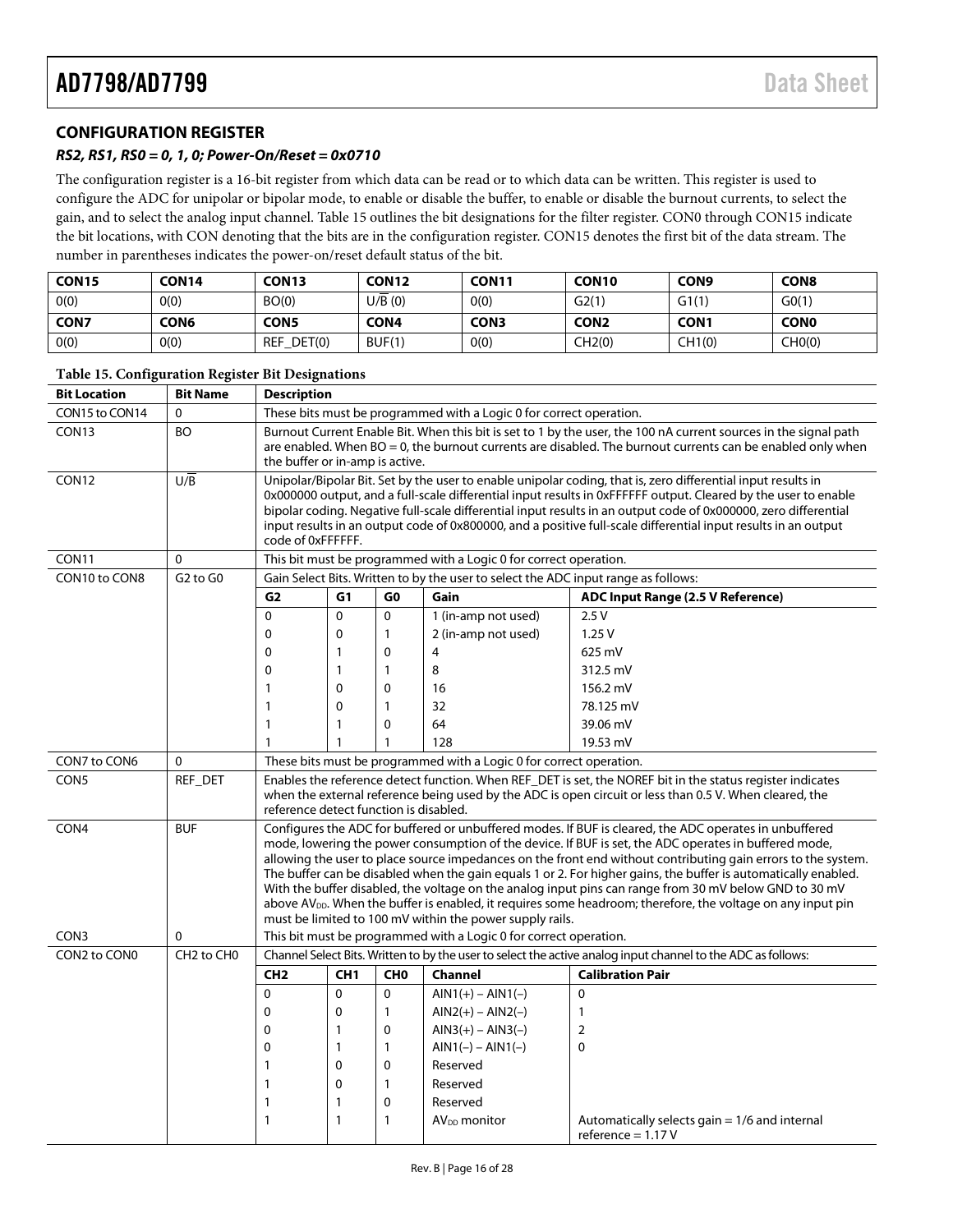### <span id="page-16-0"></span>**DATA REGISTER**

#### *RS2, RS1, RS0 = 0, 1, 1; Power-On/Reset = 0x0000(00)*

The conversion result from the ADC is stored in the data register. This is a read-only register. Upon completion of a read operation from this register, the RDY bit and DOUT/RDY pin are set.

#### <span id="page-16-1"></span>**ID REGISTER**

#### *RS2, RS1, RS0 = 1, 0, 0; Power-On/Reset = 0xX8 (AD7798)/0xX9 (AD7799)*

The identification number for the AD7798/AD7799 is stored in the ID register. This is a read-only register.

#### <span id="page-16-2"></span>**IO REGISTER**

#### *RS2, RS1, RS0 = 1, 0, 1; Power-On/Reset = 0x00*

The IO register is an 8-bit register from which data can be read or to which data can be written. This register is used to select the function of the AIN3(+)/AIN3(−) pins. Table 16 outlines the bit designations for the IO register. IO0 through IO7 indicate the bit locations, with IO denoting that the bits are in the IO register. IO7 denotes the first bit of the data stream. The number in parentheses indicates the power-on/reset default status of that bit.

| <b>107</b> | <b>106</b><br>$ -$ | 10F<br>πυ.<br>$ -$ | 104                     | <b>103</b><br>$ -$ | $\sim$<br>ישו | IO.  | <b>IO0</b> |
|------------|--------------------|--------------------|-------------------------|--------------------|---------------|------|------------|
| 0(0)       | IOEN(0)            | IO2DAT(0)          | AT(0)<br>IO1D<br>I DAI. | 0(0)               | 0(0)          | O(0) | 0(0)       |

#### **Table 16. IO Register Bit Designations**

| <b>Bit Location</b> | <b>Bit Name</b> | <b>Description</b>                                                                                                                                                                                                                                                                  |
|---------------------|-----------------|-------------------------------------------------------------------------------------------------------------------------------------------------------------------------------------------------------------------------------------------------------------------------------------|
| IO <sub>7</sub>     | O               | This bit must be programmed with a Logic 0 for correct operation.                                                                                                                                                                                                                   |
| IO <sub>6</sub>     | <b>IOEN</b>     | Configures the pins AIN3(+)/P1 and AIN3(-)/P2 as analog input pins or digital output pins. When<br>this bit is set, the pins are configured as Digital Output Pins P1 and P2. When this bit is cleared,<br>these pins are configured as analog input pins $AlN3(+)$ and $AlN3(-)$ . |
| 105, 104            | IO2DAT, IO1DAT  | P1/P2 Data. When IOEN is set, the data for the Digital Output Pins P1 and P2 is written to Bit IO1DAT<br>and Bit IO2DAT.                                                                                                                                                            |
| 103 to 100          | 0               | These bits must be programmed with a Logic 0 for correct operation.                                                                                                                                                                                                                 |

### <span id="page-16-3"></span>**OFFSET REGISTER**

#### *RS2, RS1, RS0 = 1, 1, 0; Power-On/Reset = 0x8000(AD7798)/0x800000 (AD7799)*

Each analog input channel has a dedicated offset register that holds the offset calibration coefficient for the channel. This register is 16 bits wide on the AD7798 and 24 bits wide on the AD7799, and its power-on/reset value is 8000(00) hex. The offset register is used in conjunction with its associated full-scale register to form a register pair. The power-on/reset value is automatically overwritten if an internal or system zero-scale calibration is initiated by the user. The offset register is a read/write register. However, the AD7798/AD7799 must be in idle mode or power-down mode when writing to the offset register.

### <span id="page-16-4"></span>**FULL-SCALE REGISTER**

#### *RS2, RS1, RS0 = 1, 1, 1; Power-On/Reset = 0x5XXX (AD7798)/0x5XXX00 (AD7799)*

The full-scale register is a 16-bit register on the AD7798 and a 24-bit register on the AD7799. The full-scale register holds the full-scale calibration coefficient for the ADC. The AD7798/AD7799 has three full-scale registers, with each channel having a dedicated full-scale register. The full-scale registers are read/write registers. However, when writing to the full-scale registers, users must place the ADC in power-down mode or idle mode. Upon power-on, these registers are configured with factory-calibrated, full-scale calibration coefficients, with the calibration performed at gain = 128, the default gain setting. The default value is automatically overwritten if an internal or system full-scale calibration is initiated by the user, or the full-scale register is written to.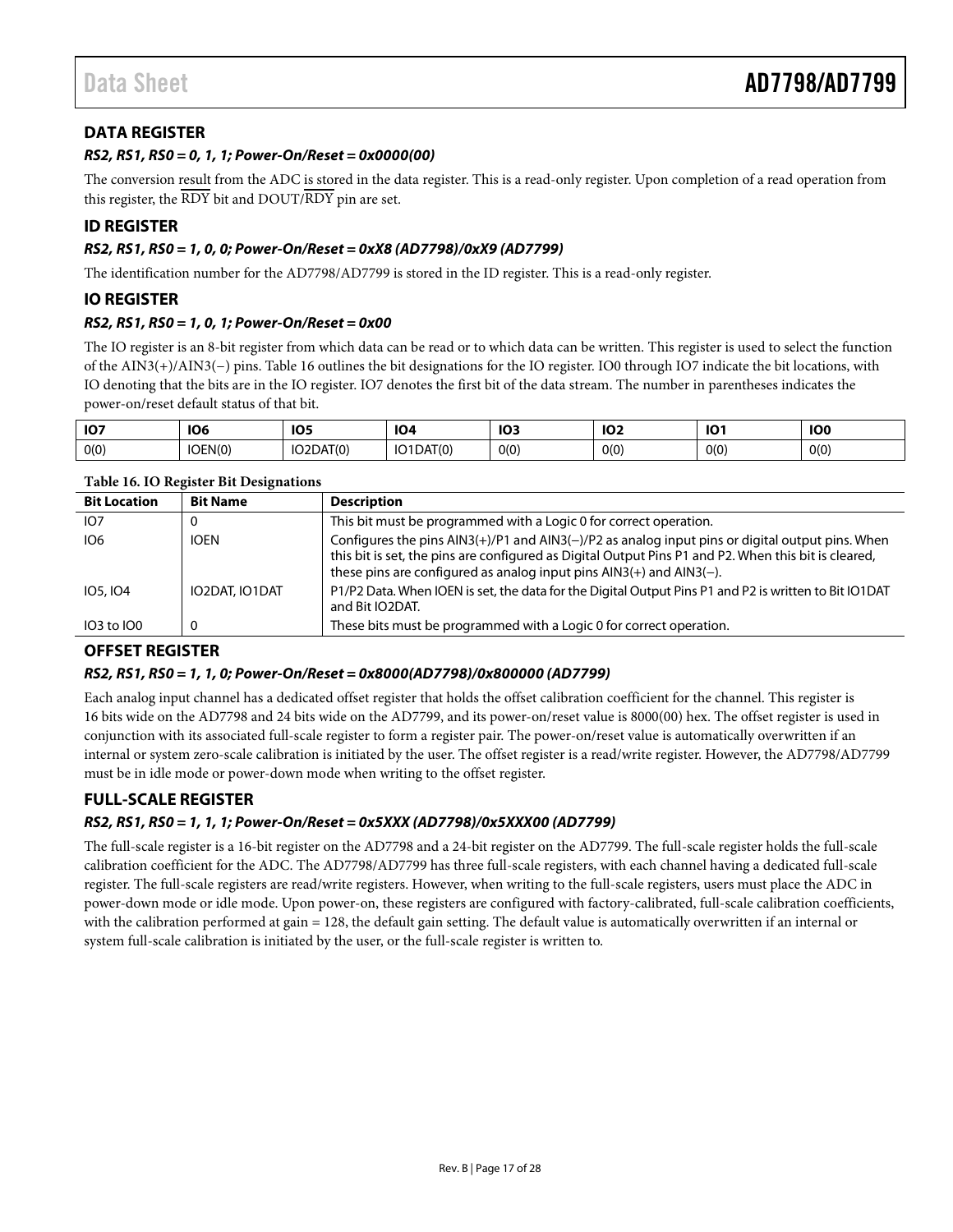## <span id="page-17-0"></span>ADC CIRCUIT INFORMATION



#### *Figure 11. Basic Connection Diagram*

#### <span id="page-17-2"></span><span id="page-17-1"></span>**OVERVIEW**

The AD7798/AD7799 are low power ADCs that each incorporate a ∑-∆ modulator, a buffer, an in-amp, and on-chip digital filtering intended for the measurement of wide dynamic range, low frequency signals, such as those in pressure transducers and weigh scales.

Each part has three differential inputs that can be buffered or unbuffered. The reference is provided by an external reference source. [Figure 11](#page-17-2) shows the basic connections required to operate the parts.

The output rate of the AD7798/AD7799  $(f_{ADC})$  is user-programmable. The allowable update rates, along with the corresponding settling times, are listed i[n Table 14.](#page-14-1) Normal mode rejection is the major function of the digital filter. Simultaneous 50 Hz and 60 Hz rejection is optimized when the update rate equals 16.7 Hz or less, because notches are placed at both 50 Hz and 60 Hz with these update rates (see [Figure 13\)](#page-17-3).

The AD7798/AD7799 use slightly different filter types, depending on the output update rate, so that the rejection of quantization noise and device noise is optimized. When the update rate ranges from 4.17 Hz to 12.5 Hz, a sinc3 filter, along with an averaging filter, is used. When the update rate ranges from 16.7 Hz to 39 Hz, a modified sinc3 filter is used. This filter gives simultaneous 50 Hz and 60 Hz rejection when the update rate equals 16.7 Hz. A sinc4 filter is used when the update rate ranges from 50 Hz to 242 Hz. Finally, an integrate-only filter is used when the update rate equals 470 Hz. [Figure 12](#page-17-4) through [Figure 15](#page-18-1) show the frequency responses of the different filter types for a few of the update rates.



<span id="page-17-4"></span><span id="page-17-3"></span>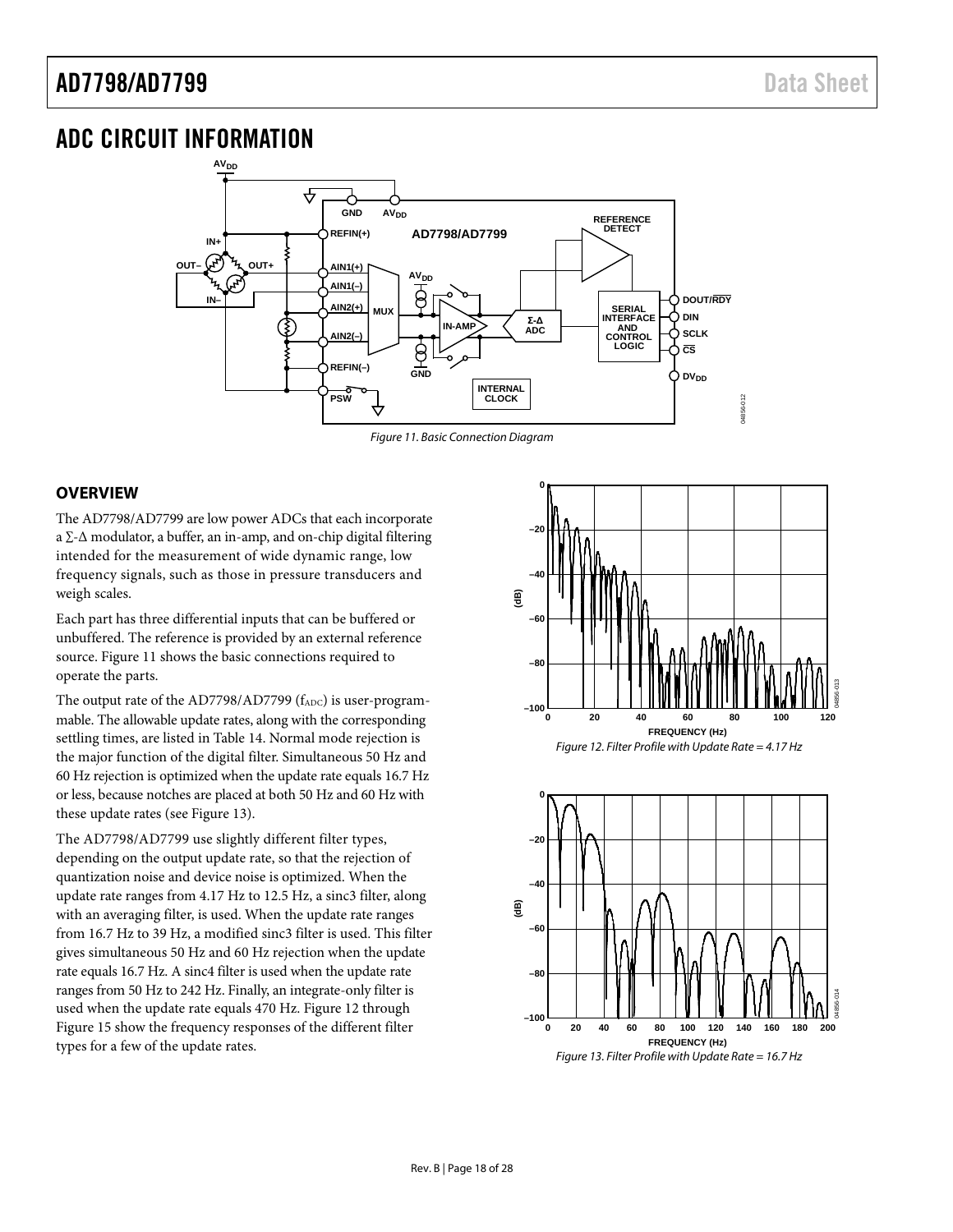

### <span id="page-18-1"></span><span id="page-18-0"></span>**DIGITAL INTERFACE**

As previously outlined, the programmable functions of the AD7798/AD7799 are controlled using a set of on-chip registers. Data is written to these registers via the serial interface, which also provides read access to the on-chip registers. All communication with the part must start with a write to the communication register. After power-on or reset, the device expects a write to its communication register. The data written to this register determines whether the next operation is a read or write operation and to which register this operation occurs. Therefore, write access to any register begins with a write operation to the communication register, followed by a write to the selected register. A read operation from any other register (except when continuous-read mode is selected) starts with a write to the communication register, followed by a read operation from the selected register.

The serial interface of the AD7798/AD7799 consists of four signals:  $\overline{CS}$ , DIN, SCLK, and DOUT/RDY. The DIN line is used to transfer data into the on-chip registers, and DOUT/RDY is used for accessing data from the on-chip registers. SCLK is the

serial clock input for the device and all data transfers (either on DIN or DOUT/RDY) occur with respect to the SCLK signal. The  $DOUT/RDY$  pin operates as a data ready signal, with the line going low when a new data-word is available in the output register. It is reset high when a read operation from the data register is complete. It also goes high prior to the updating of the data register to indicate when not to read from the device to ensure that a data read is not attempted while the register is being updated. CS is used to select a device. It can be used to decode the AD7798/AD7799 in systems where several components are connected to the serial bus.

[Figure 3](#page-6-0) an[d Figure 4](#page-6-1) show timing diagrams for interfacing to the AD7798/AD7799, with  $\overline{\text{CS}}$  being used to decode the part. [Figure 3](#page-6-0) shows the timing for a read operation from the AD7798/AD7799 output shift register, and Figure 4 shows the timing for a write operation to the input shift register. It is possible to read the same word from the data register several times, even though the DOUT/RDY line returns high after the first read operation. However, care must be taken to ensure that the read operations are complete before the next output update occurs. In continuous-read mode, the data register can only be read once.

The serial interface can operate in 3-wire mode by tying  $\overline{CS}$  low. In this case, the SCLK, DIN, and DOUT/RDY lines are used to communicate with the AD7798/AD7799. The end of the conversion can be monitored using the RDY bit in the status register. This scheme is suitable for interfacing to microcontrollers. If  $\overline{CS}$  is required as a decoding signal, it can be generated from a port pin. For microcontroller interfaces, it is recommended that SCLK idles high between data transfers.

The AD7798/AD7799 can be operated with  $\overline{\text{CS}}$  being used as a frame-synchronization signal. This scheme is useful for DSP interfaces. In this case, the first bit (MSB) is effectively clocked out by CS, because CS normally occurs after the falling edge of SCLK in DSPs. The SCLK can continue to run between data transfers, provided that the timing numbers are obeyed.

The serial interface can be reset by writing a series of 1s on the DIN input. If a Logic 1 is written to the AD7798/AD7799 line for at least 32 serial clock cycles, the serial interface is reset. This ensures that the interface can be reset to a known state if the interface is lost due to a software error or a glitch in the system. Reset returns the interface to the state in which it is expecting a write to the communication register. This operation resets the contents of all registers to their power-on values. Following a reset, the user should allow a period of 500 microseconds before addressing the serial interface.

The AD7798/AD7799 can be configured to continuously convert or to perform a single conversion (See [Figure 16](#page-19-0) through [Figure 18\)](#page-20-0).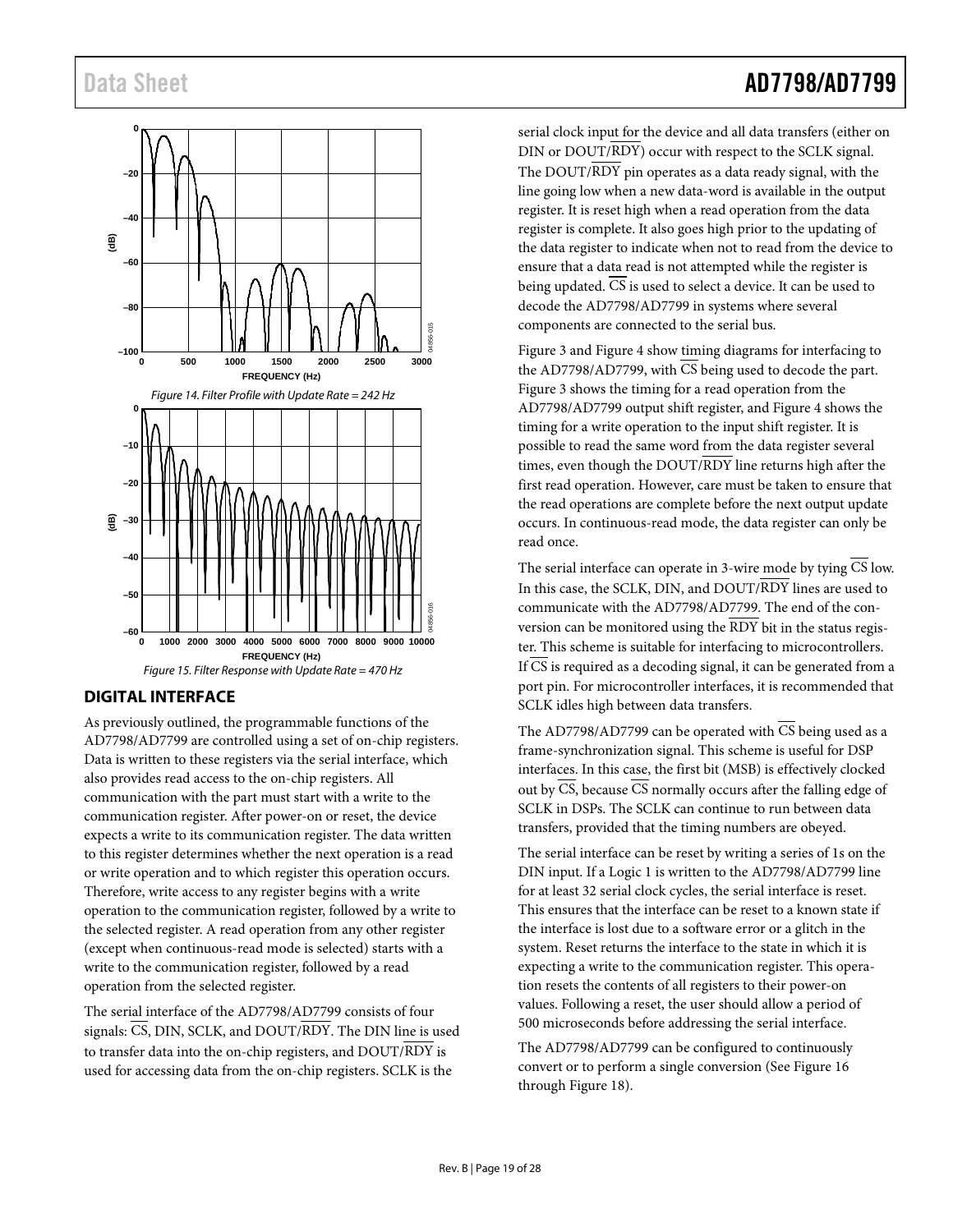# AD7798/AD7799 Data Sheet

#### *Single-Conversion Mode*

In single-conversion mode, the AD7798/AD7799 is placed in power-down mode after conversions. When a single conversion is initiated by setting MD2, MD1, and MD0 to 0, 0, and 1 in the mode register, the AD7798/AD7799 powers up, performs a single conversion, and then returns to power-down mode. The on-chip oscillator requires approximately 1 ms to power up. A conversion requires a time period of  $2 \times$  t<sub>ADC</sub>. DOUT/RDY goes low to indicate the completion of a conversion. When the dataword has been read from the data register, DOUT/RDY goes high. If  $\overline{CS}$  is low, DOUT/RDY remains high until another conversion is initiated and completed. The data register can be read several times if required, even when DOUT/RDY is high.

#### *Continuous-Conversion Mode*

This is the default power-up mode. The AD7798/AD7799 continuously converts, with the  $\overline{\text{RDY}}$  bit in the status register going low each time a conversion is complete. If CS is low, the DOUT/RDY line also goes low when a conversion is complete. To read a conversion, the user can write to the communication register, indicating that the next operation is a read of the data register. The digital conversion is placed on the DOUT/RDY pin as soon as SCLK pulses are applied to the ADC. DOUT/RDY returns high when the conversion is read. The user can reread this register if required. However, the user must ensure that the data register is not accessed at the completion of the next conversion, or the new conversion word is lost.

<span id="page-19-0"></span>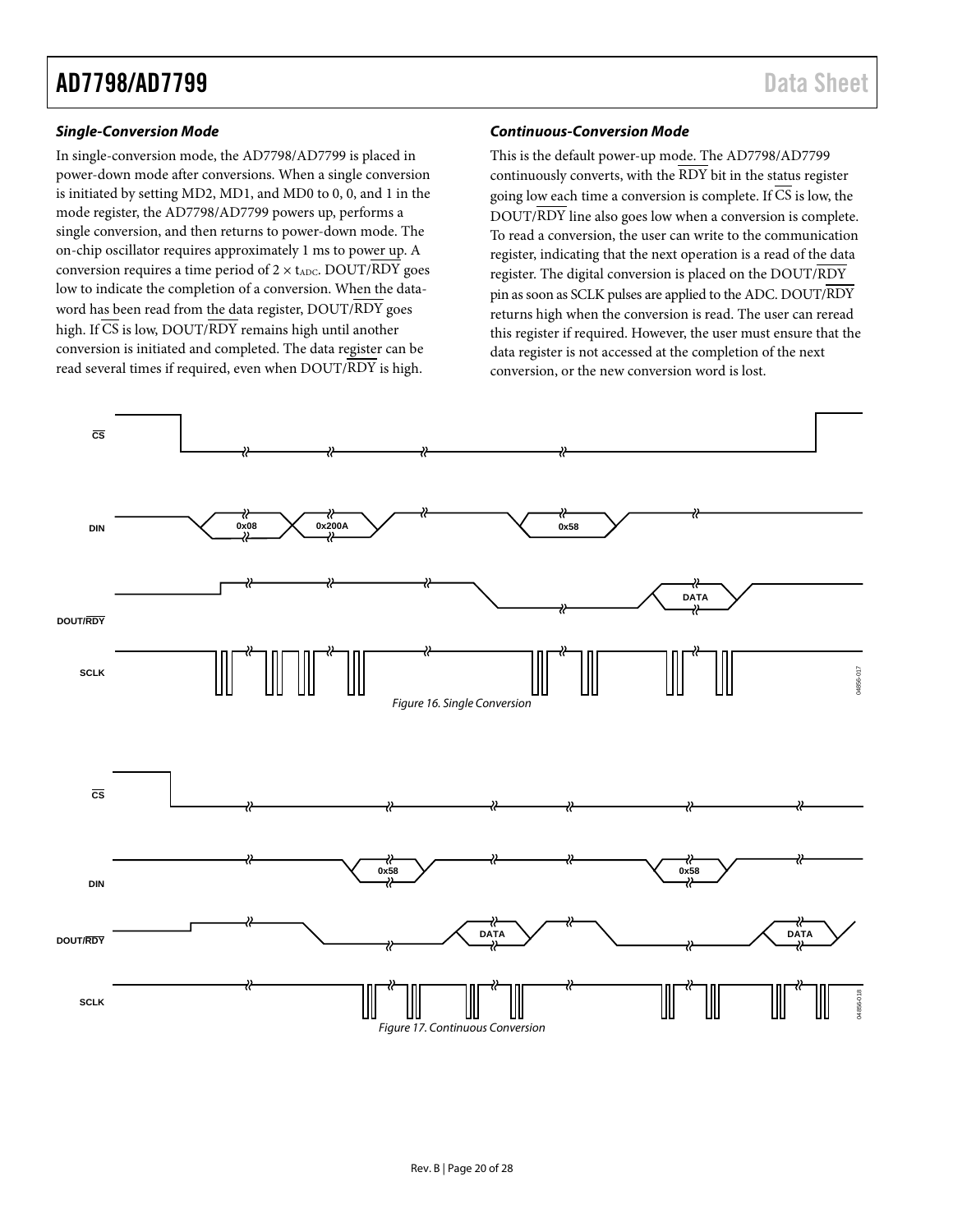# Data Sheet **AD7798/AD7799**

#### *Continuous Read*

Rather than write to the communication register to access the data each time a conversion is complete, the AD7798/AD7799 can be configured so that the conversions are placed on the DOUT/RDY line automatically. By writing 01011100 to the communication register, the user need only apply the appropriate number of SCLK cycles to the ADC, and the 16-/24-bit word is automatically placed on the DOUT/RDY line when a conversion is complete. The ADC should be configured for continuous conversion mode.

When DOUT/RDY goes low to indicate the end of a conversion, sufficient SCLK cycles must be applied to the ADC, and the data conversion is placed on the DOUT/RDY line. When the conversion is read, DOUT/RDY returns high until the next conversion is available. In this mode, the data can only be read once. In addition, the user must ensure that the data-word is

read before the next conversion is complete. If the user does not read the conversion before the completion of the next conversion, or if insufficient serial clocks are applied to the AD7798/AD7799 to read the word, the serial output register is reset when the next conversion is complete, and the new conversion is placed in the output serial register.

To exit the continuous-read mode, the instruction 01011000 must be written to the communication register while the DOUT/RDY pin is low. While in continuous-read mode, the ADC monitors activity on the DIN line in case the instruction to exit the continuous-read mode occurs. Additionally, a reset occurs if 32 consecutive 1s are seen on DIN. Therefore, DIN should be held low in continuous-read mode until an instruction is written to the device.

<span id="page-20-0"></span>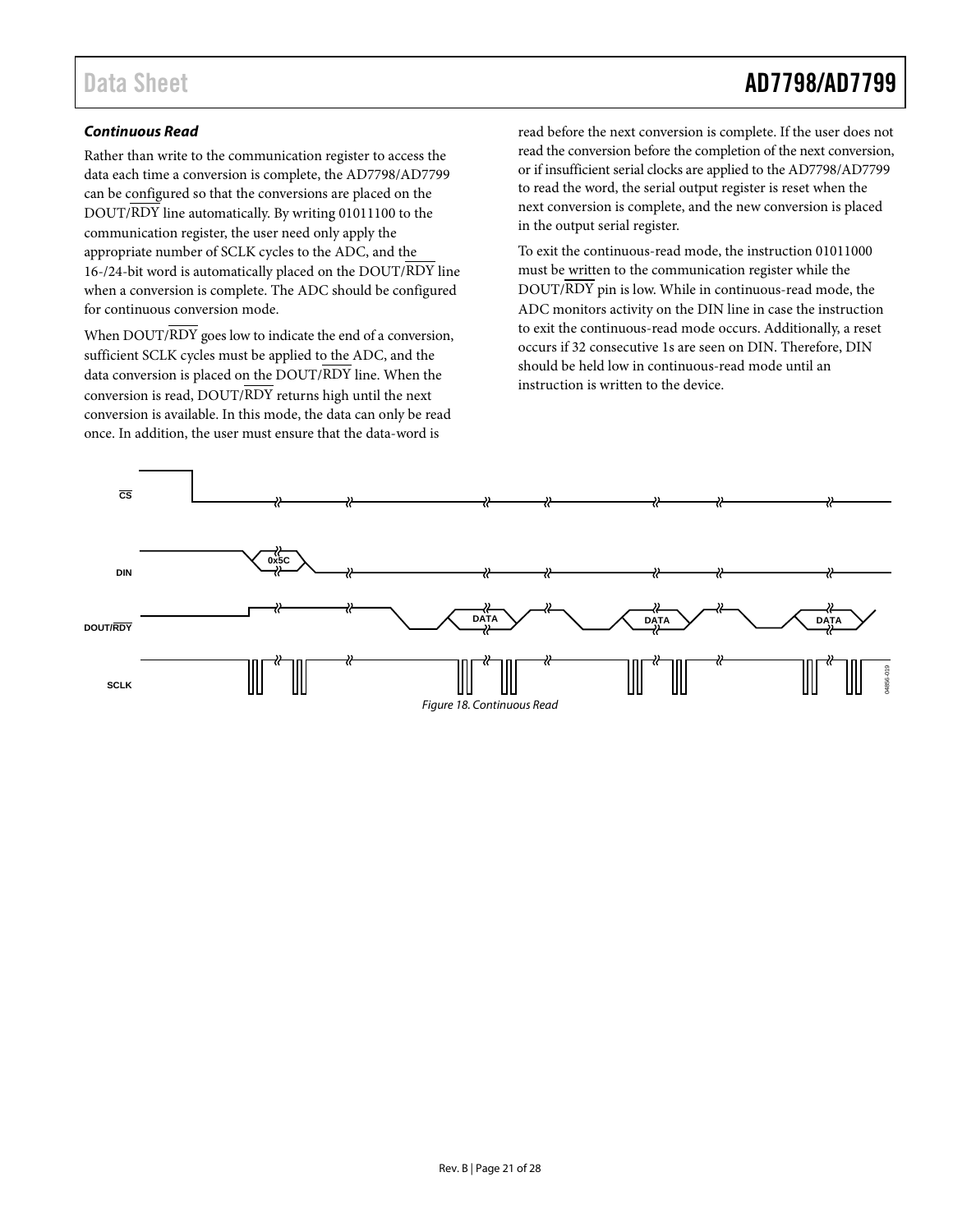# <span id="page-21-0"></span>CIRCUIT DESCRIPTION

### <span id="page-21-1"></span>**ANALOG INPUT CHANNEL**

The AD7798/AD7799 each have three differential analog input channels. These are connected to the on-chip buffer amplifier when the devices are operated in buffered mode, and directly to the modulator when the devices are operated in unbuffered mode. In buffered mode (the BUF bit in the mode register is set to 1), the input channel feeds into a high impedance input stage of the buffer amplifier. Therefore, the input can tolerate significant source impedances and is tailored for direct connection to external resistive-type sensors, such as strain gages or resistance temperature detectors (RTDs).

When  $BUF = 0$ , the parts are operated in unbuffered mode. This results in a higher analog input current. Note that this unbuffered input path provides a dynamic load to the driving source. Therefore, resistor/capacitor combinations on the input pins can cause gain errors, depending on the output impedance of the source that is driving the ADC input. [Table 17](#page-21-4) shows the allowable external resistance/capacitance values for unbuffered mode such that no gain error at the 20-bit level is introduced.

<span id="page-21-4"></span>

| Table 17. External Resistance/Capacitance Combination for |
|-----------------------------------------------------------|
| Unbuffered Mode (Without 20-Bit Gain Error)               |

| Capacitance (pF) | Resistance $(\Omega)$ |
|------------------|-----------------------|
| 50               | 9 k                   |
| 100              | 6 k                   |
| 500              | 1.5k                  |
| 1000             | 900                   |
| 5000             | 200                   |

The AD7798/AD7799 can be operated in unbuffered mode only when the gain equals 1 or 2. At higher gains, the buffer is automatically enabled. The absolute input voltage range in buffered mode is restricted to a range between GND + 100 mV and  $AV<sub>DD</sub> - 100$  mV. When the gain is set to 4 or higher, the in-amp is enabled. The absolute input voltage range when the in-amp is active is restricted to a range between GND + 300 mV and  $AV<sub>DD</sub> - 1.1$  V. Care must be taken in setting up the commonmode voltage so that these limits are not exceeded; otherwise, linearity and noise performance degrade.

The absolute input voltage in unbuffered mode includes the range between GND – 30 mV and  $AV_{DD}$  + 30 mV as a result of being unbuffered. The negative absolute input voltage limit allows the possibility of monitoring small true bipolar signals with respect to GND.

### <span id="page-21-2"></span>**INSTRUMENTATION AMPLIFIER**

When the gain equals 4 or higher, the output from the buffer is applied to the input of the on-chip instrumentation amplifier. This low noise in-amp means that signals of small amplitude can be gained within the AD7798/AD7799 while still maintaining excellent noise performance. For example, when the gain is set to 64 and the update rate equals 4.17 Hz, the rms noise is 27 nV typically for the AD7799, which is equivalent to 25.5 bits effective resolution, or 20 bits peak-to-peak resolution when  $V_{REF} = 5 V$ .

The AD7798/AD7799 can be programmed to have a gain of 1, 2, 4, 8, 16, 32, 64, or 128 using Bit G2 to Bit G0 in the configuration register. Therefore, with a 2.5 V reference, the unipolar ranges are from (0 mV to 19.53 mV) to (0 V to 2.5 V), and the bipolar ranges are from  $\pm$ 19.53 mV to  $\pm$ 2.5 V. When the in-amp is active (gain  $\geq$  4), the common-mode voltage (AIN(+) + AIN(−))/2 must be greater than or equal to 0.5 V.

If the AD7798/AD7799 operate with a reference that has a value equal to AV<sub>DD</sub>, the analog input signal must be limited to 90% of VREF/gain when the in-amp is active for correct operation.

### <span id="page-21-3"></span>**BIPOLAR/UNIPOLAR CONFIGURATION**

The analog input to the AD7798/AD7799 can accept either unipolar or bipolar input voltage ranges. A bipolar input range does not imply that the parts can tolerate negative voltages with respect to system GND. Unipolar and bipolar signals on the  $AIN(+)$  input are referenced to the voltage on the  $AIN(-)$  input. For example, if AIN(−) is 2.5 V and the ADC is configured for unipolar mode and a gain of 1, the input voltage range on the AIN(+) pin is 2.5 V to 5 V.

If the ADC is configured for bipolar mode, the analog input range on the  $AIN(+)$  input is 0 V to 5 V. The bipolar/unipolar option is chosen by programming the  $U/B$  bit in the configuration register.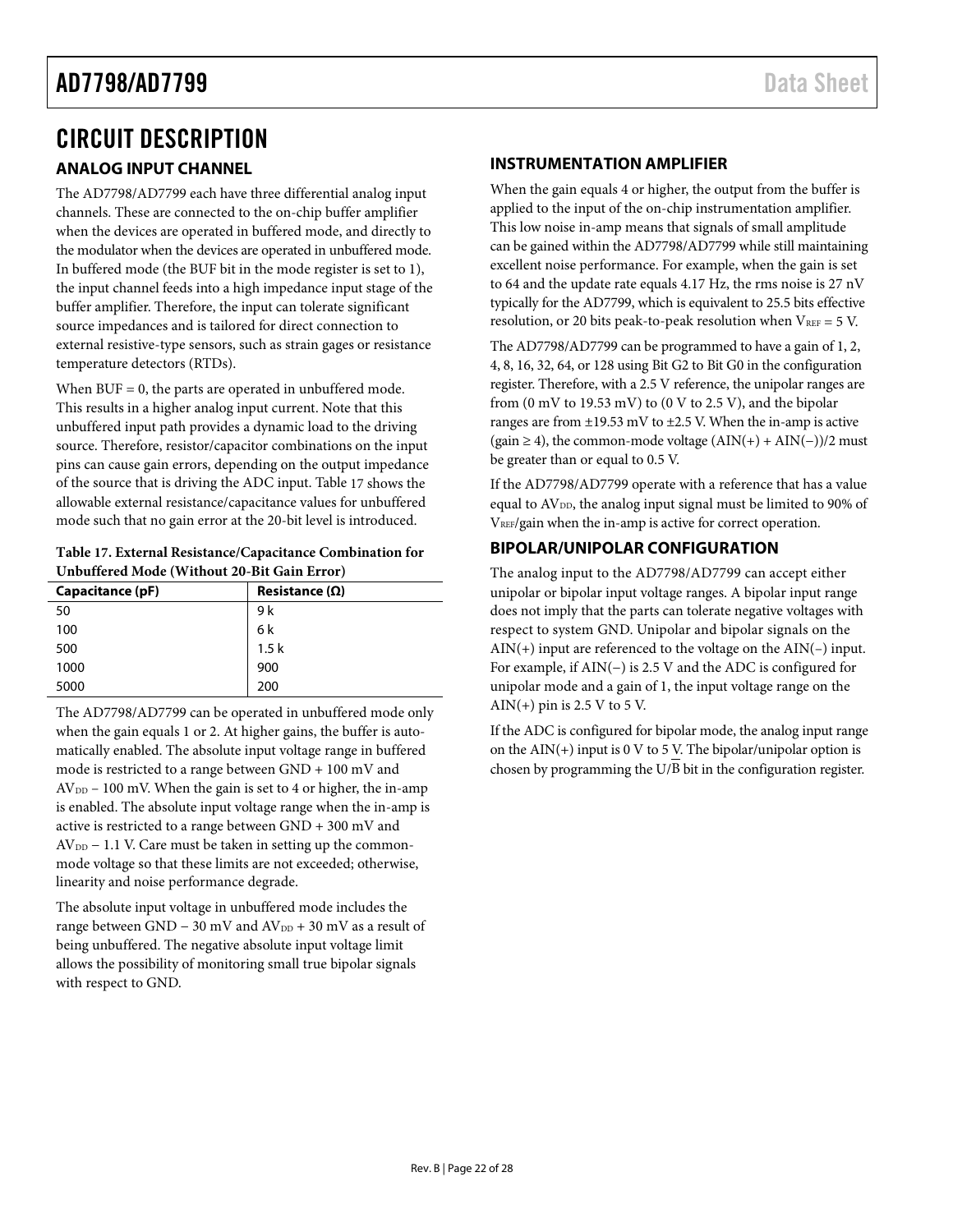### <span id="page-22-0"></span>**DATA OUTPUT CODING**

When the ADC is configured for unipolar operation, the output code is natural (straight) binary with a zero differential input voltage resulting in a code of 00...00, a midscale voltage resulting in a code of 100...000, and a full-scale input voltage resulting in a code of 111...111. The output code for any analog input voltage can be represented as

 $Code = (2^N \times AIN \times GAIN)/V_{REF}$ 

When the ADC is configured for bipolar operation, the output code is offset binary, with a negative full-scale voltage resulting in a code of 000...000, a zero differential input voltage resulting in a code of 100...000, and a positive full-scale input voltage resulting in a code of 111...111. The output code for any analog input voltage can be represented as

 $Code = 2^{N-1} \times [(AIN \times GAIN/V_{REF}) + 1]$ 

where:

*AIN* is the analog input voltage. *N* = 16 for the AD7798, and *N* = 24 for the AD7799.

### <span id="page-22-1"></span>**BURNOUT CURRENTS**

The AD7798/AD7799 each contain two 100 nA constant current generators—one sourcing current from AV<sub>DD</sub> to AIN(+), and one sinking current from AIN(−) to GND. The currents are switched to the selected analog input pair. Both currents are either on or off, depending on the burnout current enable (BO) bit in the configuration register. These currents can be used to verify that an external transducer is still operational before attempting to take measurements on that channel. Once the burnout currents are turned on, they flow into the external transducer circuit, and a measurement of the input voltage on the analog input channel can be taken. If the resultant voltage measured is full scale, the user must determine why this is the case. A full-scale reading could mean that the front-end sensor is open circuit, that the front-end sensor is overloaded and is justified in outputting full scale, or that the reference is absent and, thus, clamping the data to all 1s.

When reading all 1s from the output, the user should check these three cases before making a judgment. If the voltage measured is 0 V, it might indicate that the transducer has shortcircuited. For normal operation, these burnout currents are turned off by writing a 0 to the BO bit in the configuration register. The current sources work over the normal absolute input voltage range specifications with buffers on.

### <span id="page-22-2"></span>**REFERENCE**

The common-mode range for these differential inputs is from GND to AV<sub>DD</sub>. The reference input is unbuffered; therefore, excessive resistance/capacitance source impedances introduce gain errors. The reference voltage REFIN (REFIN(+) − REFIN(−)) is 2.5 V nominal, but the AD7798/AD7799 are functional with reference voltages from 0.1 V to AV<sub>DD</sub>. In applications where the excitation (voltage or current) for the transducer on the analog input also drives the reference voltage for the part, the effect of

# Data Sheet **AD7798/AD7799**

the low frequency noise in the excitation source is removed because the application is ratiometric. If the AD7798/AD7799 are used in a nonratiometric application, a low noise reference should be used.

Recommended 2.5 V reference voltage sources for the AD7798/ AD7799 include the ADR381 and ADR391, which are low noise, low power references. Also note that the reference inputs provide a high impedance, dynamic load. Because the input impedance of each reference input is dynamic, resistor/capacitor combinations on these inputs can cause dc gain errors, depending on the output impedance of the source driving the reference inputs.

Reference voltage sources such as those recommended above (for example, ADR391) typically have low output impedances and are, therefore, tolerant to having decoupling capacitors on  $REFIN(+)$  without introducing gain errors in the system. Deriving the reference input voltage across an external resistor means that the reference input sees a significant external source impedance. External decoupling on the REFIN pins is not recommended in this type of circuit configuration.

### <span id="page-22-3"></span>**REFERENCE DETECT**

The AD7798/AD7799 include on-chip circuitry to detect if there is a valid reference for conversions or calibrations. This feature is enabled when the REF\_DET bit in the configuration register is set to 1. If the voltage between the REFIN(+) and REFIN(–) pins goes below 0.3 V, or either the REFIN(+) or REFIN(–) inputs are open circuit, the AD7798/AD7799 detect that there is no longer a valid reference. In this case, the NOREF bit of the status register is set to 1. If the AD7798/AD7799 are performing normal conversions and the NOREF bit becomes active, the conversion results revert to all 1s. Therefore, it is not necessary to continuously monitor the status of the NOREF bit when performing conversions. It is only necessary to verify its status if the conversion result read from the ADC data register is all 1s. If the AD7798/AD7799 are performing an offset of fullscale calibration and the NOREF bit becomes active, the updating of the respective calibration registers is inhibited to avoid loading incorrect coefficients to these registers, and the ERR bit in the status register is set. If the user is concerned about verifying that a valid reference is in place every time a calibration is performed, the status of the ERR bit should be checked at the end of the calibration cycle.

### <span id="page-22-4"></span>**RESET**

The circuitry and serial interface of the AD7798/AD7799 can be reset by writing 32 consecutive 1s to the device. This resets the logic, the digital filter, and the analog modulator, and all on-chip registers are reset to their default values. A reset is automatically performed upon power-up. When a reset is initiated, the user must allow a period of 500 µs before accessing an on-chip register. A reset is useful if the serial interface becomes asynchronous due to noise on the SCLK line.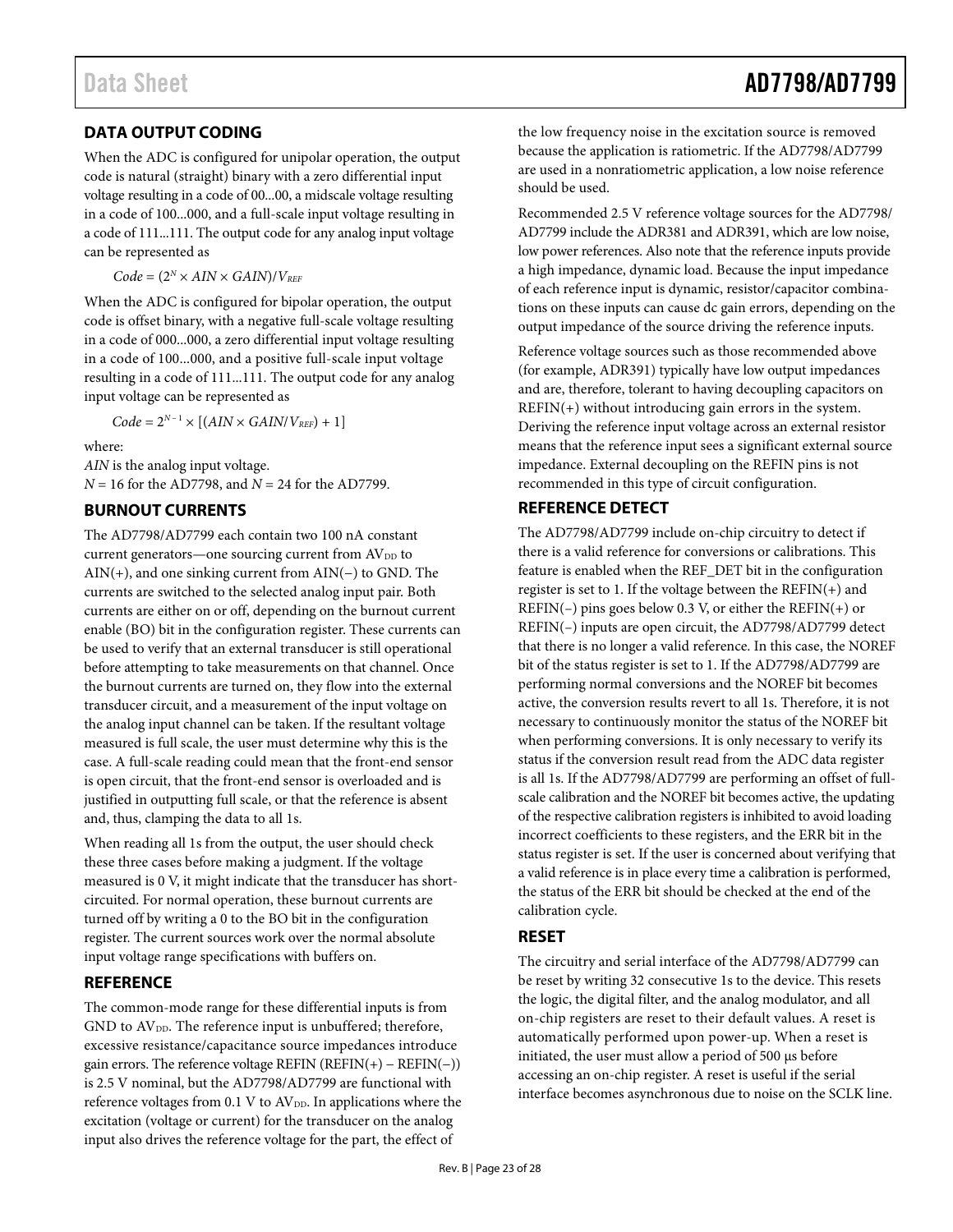### <span id="page-23-0"></span>**AV<sub>DD</sub> MONITOR**

Along with converting external voltages, the ADC can be used to monitor the voltage on the  $AV<sub>DD</sub>$  pin. When Bits CH2 to CH0 equal 1, the voltage on the AV<sub>DD</sub> pin is internally attenuated by 6, and the resulting voltage is applied to the ∑-∆ modulator using an internal 1.17 V reference for analog-to-digital conversion. This is useful because variations in the power supply voltage can be monitored.

### <span id="page-23-1"></span>**CALIBRATION**

The AD7798/AD7799 provide four calibration modes that can be programmed via the mode bits in the mode register. These are internal zero-scale calibration, internal full-scale calibration, system zero-scale calibration, and system full-scale calibration, which effectively reduce the offset error and full-scale error to the order of the noise. After each conversion, the ADC conversion result is scaled using the ADC calibration registers before being written to the data register. The offset calibration coefficient is subtracted from the result prior to multiplication by the full-scale coefficient.

To start a calibration, write the relevant value to the MD2 to MD0 bits in the mode register. After the calibration is complete, the contents of the corresponding calibration registers are updated, the  $\overline{\mathrm{RDY}}$  bit in the status register is set, the DOUT/  $\overline{RDY}$  pin goes low (if  $\overline{CS}$  is low), and the AD7798/AD7799 revert to idle mode.

During an internal zero-scale or full-scale calibration, the respective zero-scale and full-scale input are automatically connected internally to the ADC input pins. A system calibration, however, expects the system zero-scale and system full-scale voltages to be applied to the ADC pins before the calibration mode is initiated. In this way, external ADC errors are removed.

From an operational point of view, a calibration should be treated like an ADC conversion. A zero-scale calibration (if required) should always be performed before a full-scale calibration. System software should monitor the RDY bit in the status register or the DOUT/RDY pin to determine the end of calibration via a polling sequence or an interrupt-driven routine. Both an internal offset calibration and system offset calibration take two conversion cycles. An internal offset calibration is not needed because the ADC itself removes the offset continuously.

To perform an internal full-scale calibration, a full-scale input voltage is automatically connected to the selected analog input for this calibration. When the gain equals 1, a calibration takes two conversion cycles to complete. For higher gains, four conversion cycles are required to perform the full-scale calibration. DOUT/RDY goes high when the calibration is initiated and returns low when the calibration is complete. The ADC is placed in idle mode following a calibration. The measured full-scale coefficient is placed in the full-scale register of the selected channel. Internal full-scale calibrations cannot be performed when the gain equals 128. A factory calibration is performed at this gain setting, and the factory value is automatically loaded into the full-scale register when the gain is set to 128. With this gain setting, a system full-scale calibration can be performed. A full-scale calibration is required each time the gain of a channel is changed to minimize the full-scale error.

An internal full-scale calibration can only be performed at specified update rates. For gains of 1, 2, and 4, an internal fullscale calibration can be performed at any update rate. However, for higher gains, internal full-scale calibrations must be performed when the update rate is less than or equal to 16.7 Hz, 33.2 Hz, or 50 Hz. Because the full-scale error does not vary with the update rate, a calibration at one update rate is valid for all update rates (assuming the gain or reference source is not changed).

A system full-scale calibration takes two conversion cycles to complete, irrespective of the gain setting. A system full-scale calibration can be performed at all gains and update rates. If system offset calibrations are performed along with system fullscale calibrations, the offset calibration should be performed before the system full-scale calibration is initiated.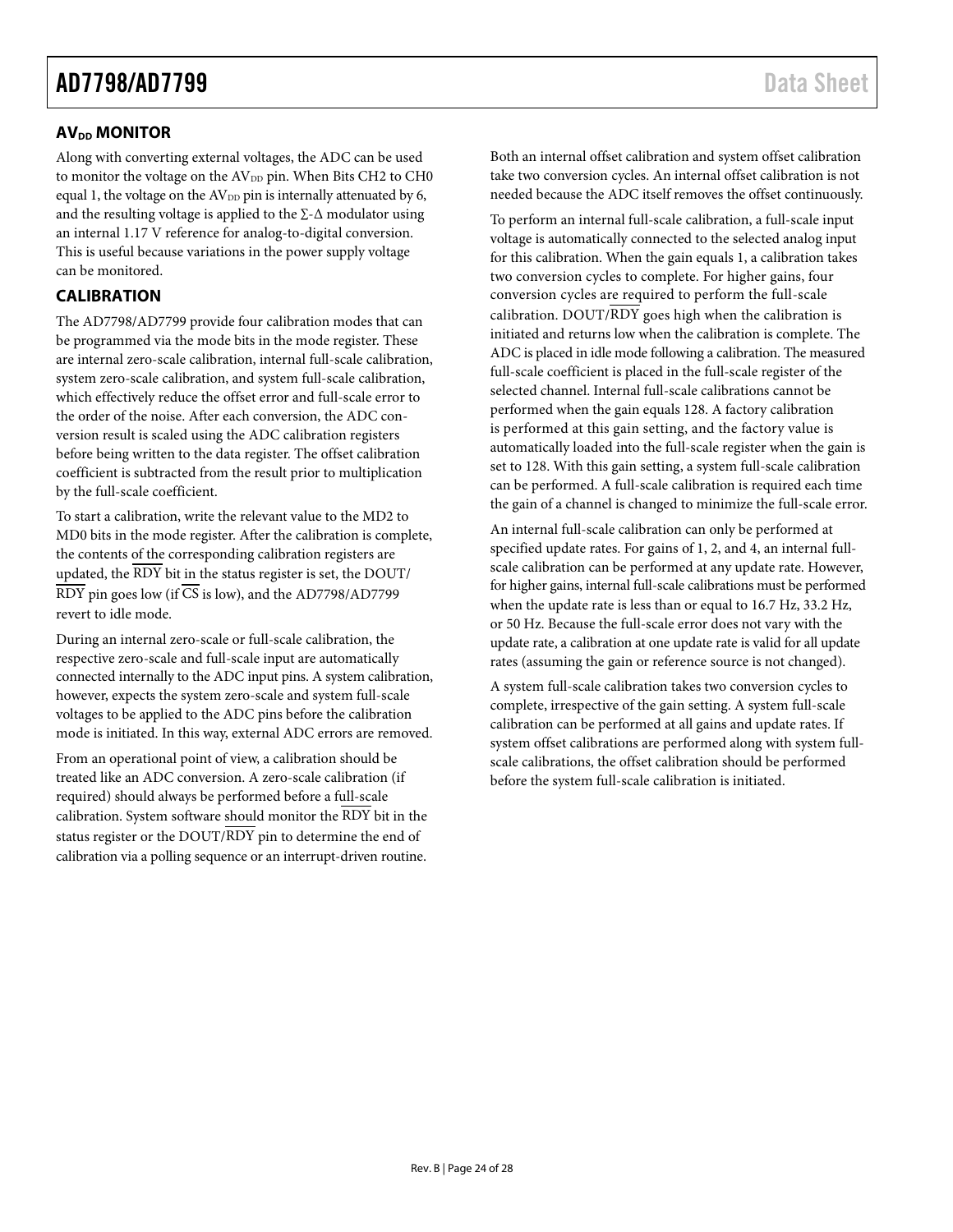# Data Sheet **AD7798/AD7799**

### <span id="page-24-0"></span>**GROUNDING AND LAYOUT**

Because the analog inputs and reference inputs of the ADC are differential, most of the voltages in the analog modulator are common-mode voltages. The excellent common-mode rejection of the parts removes common-mode noise on these inputs. The digital filter provides rejection of broadband noise on the power supply, except at integer multiples of the modulator sampling frequency. The digital filter also removes noise from the analog and reference inputs, provided that these noise sources do not saturate the analog modulator. As a result, the AD7798/AD7799 are more immune to noise interference than conventional high resolution converters. However, because the resolution of the AD7798/AD7799 is so high and the noise levels from the AD7798/AD7799 are so low, care must be taken with regard to grounding and layout.

The printed circuit board that houses the AD7798/AD7799 should be designed such that the analog and digital sections are separated and confined to certain areas of the board. A minimum etch technique is generally best for ground planes because it provides the best shielding.

It is recommended that the GND pin be tied to the AGND plane of the system. In any layout, it is important that the user keep in mind the flow of currents in the system, ensuring that the return paths for all currents are as close as possible to the paths the currents took to reach their destinations. Avoid forcing digital currents to flow through the AGND sections of the layout.

The ground planes should be allowed to run under the AD7798/ AD7799 to prevent noise coupling. The power supply lines to the AD7798/AD7799 should use as wide a trace as possible to provide low impedance paths and reduce the effects of glitches on the power supply line. Fast switching signals, such as clock signals, should be shielded with digital ground to avoid radiating noise to other sections of the board, and clock signals should never be run near the analog inputs.

Avoid crossover of digital and analog signals. Traces on opposite sides of the board should run at right angles to each other. This reduces the effects of feedthrough through the board. A microstrip technique works best, but it is not always possible to use this method with a double-sided board. In this technique, the component side of the board is dedicated to ground planes, and signals are placed on the solder side.

Good decoupling is important when using high resolution ADCs.  $AV_{DD}$  should be decoupled with 10  $\mu$ F tantalum in parallel with 0.1  $\mu$ F capacitors to GND. DV<sub>DD</sub> should be decoupled with 10  $\mu$ F tantalum in parallel with 0.1  $\mu$ F capacitors to the system's DGND plane, with the system's AGND-to-DGND connection being close to the AD7798/ AD7799. To achieve the best from these decoupling components, they should be placed as close as possible to the device, ideally right up against the device. All logic chips should be decoupled with 0.1 µF ceramic capacitors to DGND.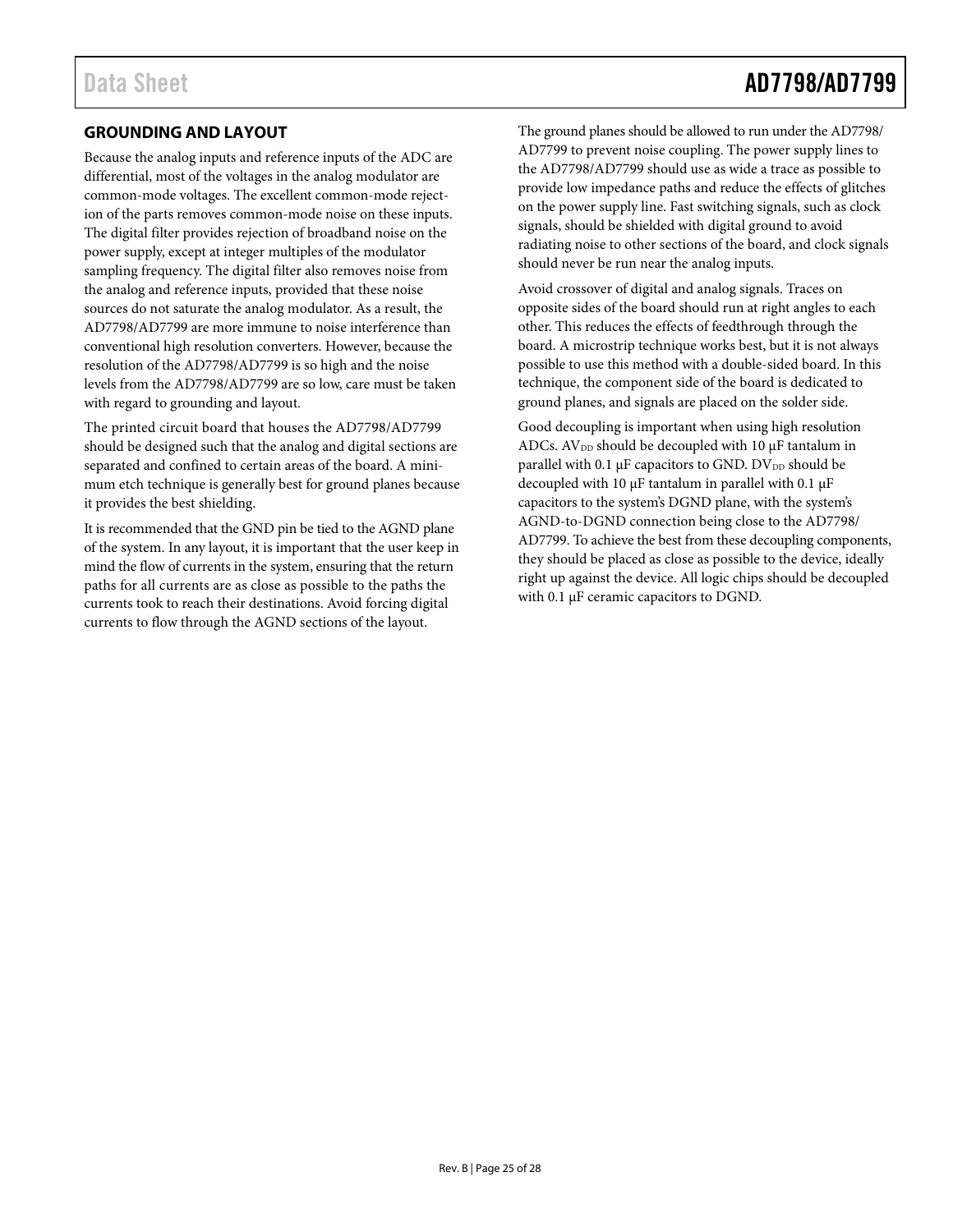# <span id="page-25-0"></span>APPLICATIONS INFORMATION

The AD7798/AD7799 provide a low cost, high resolution analog-to-digital function. Because the analog-to-digital function is provided by a  $\Sigma$ - $\Delta$  architecture, the parts are more immune to noisy environments, making them ideal for use in sensor measurement and industrial and process-control applications.

### <span id="page-25-1"></span>**WEIGH SCALES**

[Figure 19](#page-25-2) shows the AD7798/AD7799 being used in a weigh scale application. The load cell is arranged in a bridge network and gives a differential output voltage between its OUT+ and OUT– terminals. Assuming a 5 V excitation voltage, the fullscale output range from the transducer is 10 mV when the sensitivity is 2 mV/V. The excitation voltage for the bridge can be used to directly provide the reference for the ADC because the reference input range includes the supply voltage.

A second advantage of using the AD7798/AD7799 in transducerbased applications is that the low-side power switch can be fully utilized in low power applications. The low-side power switch is connected in series with the cold side of the bridge. In normal

operation, the switch is closed and measurements can be taken. In applications where power is of concern, the AD7798/AD7799 can be placed in standby mode, thus significantly reducing the power consumed in the application. In addition, the low-side power switch can be opened while in standby mode, thus avoiding unnecessary power consumption by the front-end transducer. When the part is taken out of standby mode and the low-side power switch is closed, the user should ensure that the front end circuitry is fully settled before attempting a read from the AD7798/AD7799.

I[n Figure 19,](#page-25-2) temperature compensation is performed using a thermistor. In addition, the reference voltage for the temperature measurement is derived from a precision resistor in series with the thermistor. This allows a ratiometric measurement—that is, the ratio of the precision reference resistance to the thermistor resistance is measured; therefore, variations of the reference voltage do not affect the measurement.



<span id="page-25-2"></span>*Figure 19. Weigh Scales Using the AD7798/AD7799*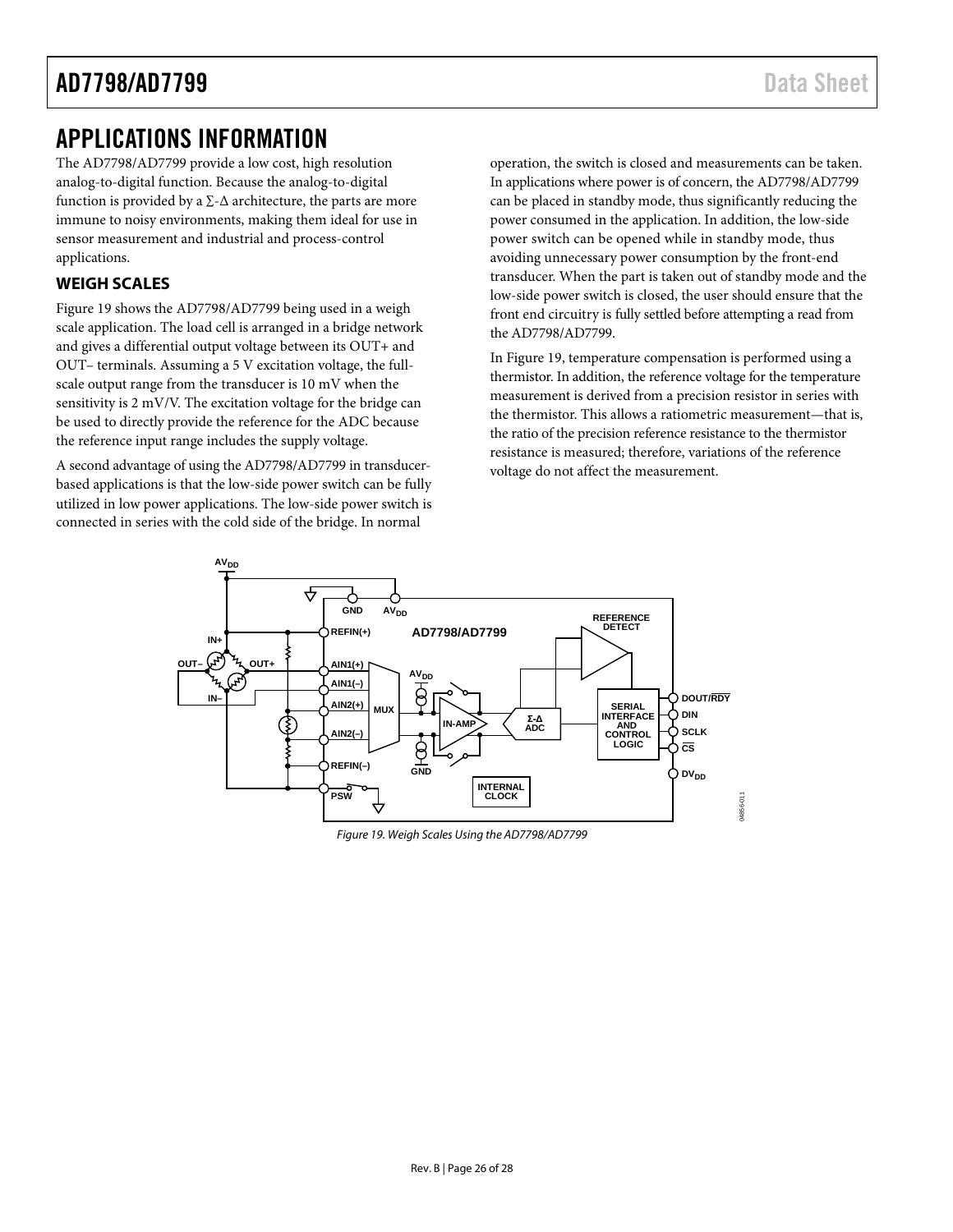# <span id="page-26-0"></span>OUTLINE DIMENSIONS



*Figure 20. 16-Lead Thin Shrink Small Outline Package [TSSOP] (RU-16) Dimensions shown in millimeters*

### <span id="page-26-1"></span>**ORDERING GUIDE**

| Model <sup>1</sup> | <b>Temperature Range</b>            | <b>Package Description</b> | <b>Package Option</b> |
|--------------------|-------------------------------------|----------------------------|-----------------------|
| AD7798BRUZ         | $-40^{\circ}$ C to $+105^{\circ}$ C | 16-Lead TSSOP              | <b>RU-16</b>          |
| AD7798BRUZ-REEL    | $-40^{\circ}$ C to $+105^{\circ}$ C | 16-Lead TSSOP              | <b>RU-16</b>          |
| EVAL-AD7798EBZ     |                                     | <b>Evaluation Board</b>    |                       |
| AD7799BRU          | $-40^{\circ}$ C to $+105^{\circ}$ C | 16-Lead TSSOP              | <b>RU-16</b>          |
| AD7799BRU-REEL     | $-40^{\circ}$ C to $+105^{\circ}$ C | 16-Lead TSSOP              | <b>RU-16</b>          |
| AD7799BRUZ         | $-40^{\circ}$ C to $+105^{\circ}$ C | 16-Lead TSSOP              | <b>RU-16</b>          |
| AD7799BRUZ-REEL    | $-40^{\circ}$ C to $+105^{\circ}$ C | 16-Lead TSSOP              | <b>RU-16</b>          |
| EVAL-AD7799EBZ     |                                     | <b>Evaluation Board</b>    |                       |

 $1 Z =$  RoHS Compliant Part.